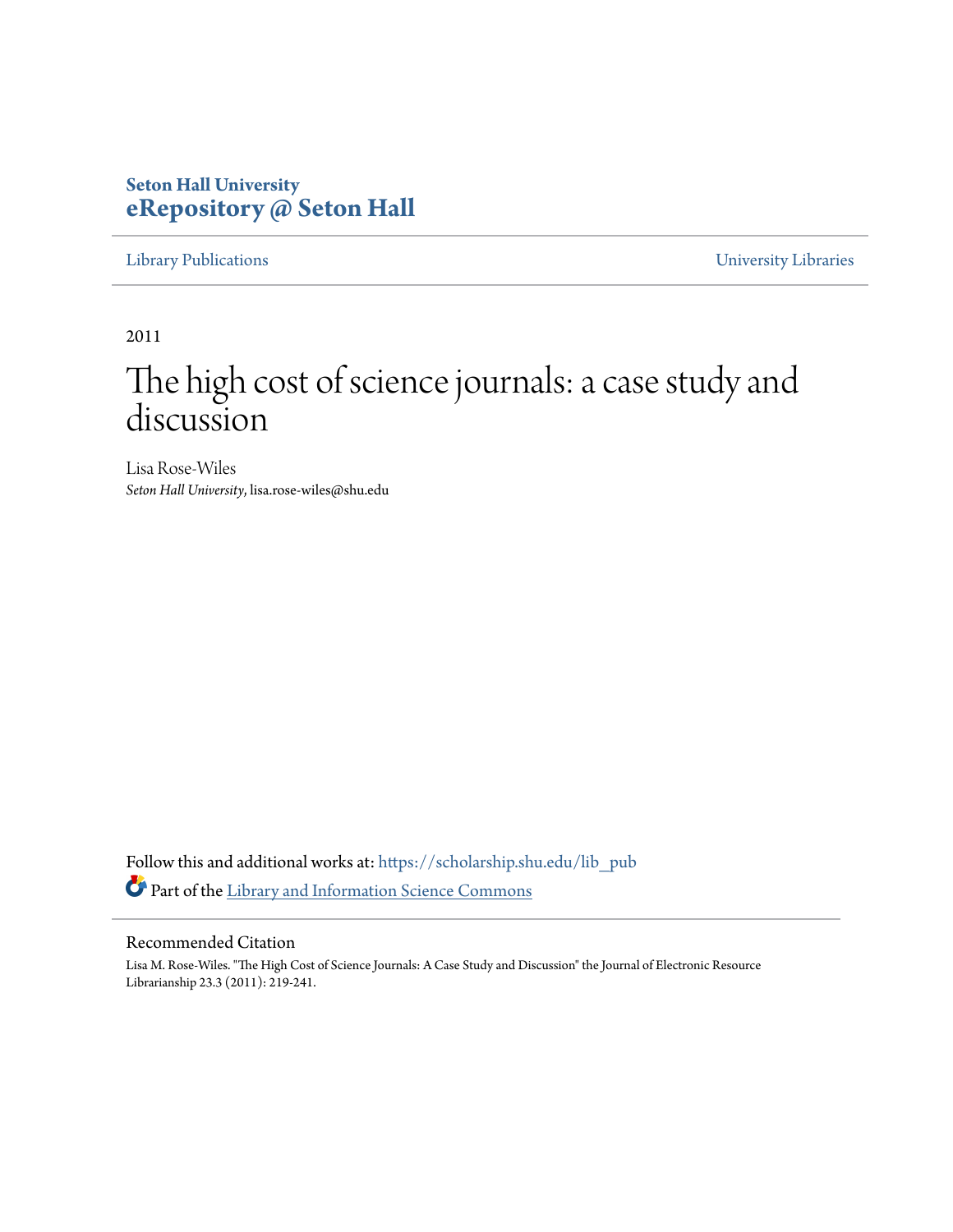# **PREPRINT**

# **The high cost of science journals: a case study and discussion**

Dr. Lisa M Rose-Wiles Science Librarian / Assistant Professor Seton Hall University 400 South Orange Avenue South Orange, NJ 07079-2671 Email: [lisa.rose-wiles@shu.edu](mailto:lisa.rose-wiles@shu.edu)

Final version published in *[Journal of Electronic Librarianship](http://www.tandfonline.com/action/aboutThisJournal?journalCode=wacq20)*, Vol. 23(3) 2011, pp. 219-2141, **DOI:**10.1080/1941126X.2011.601225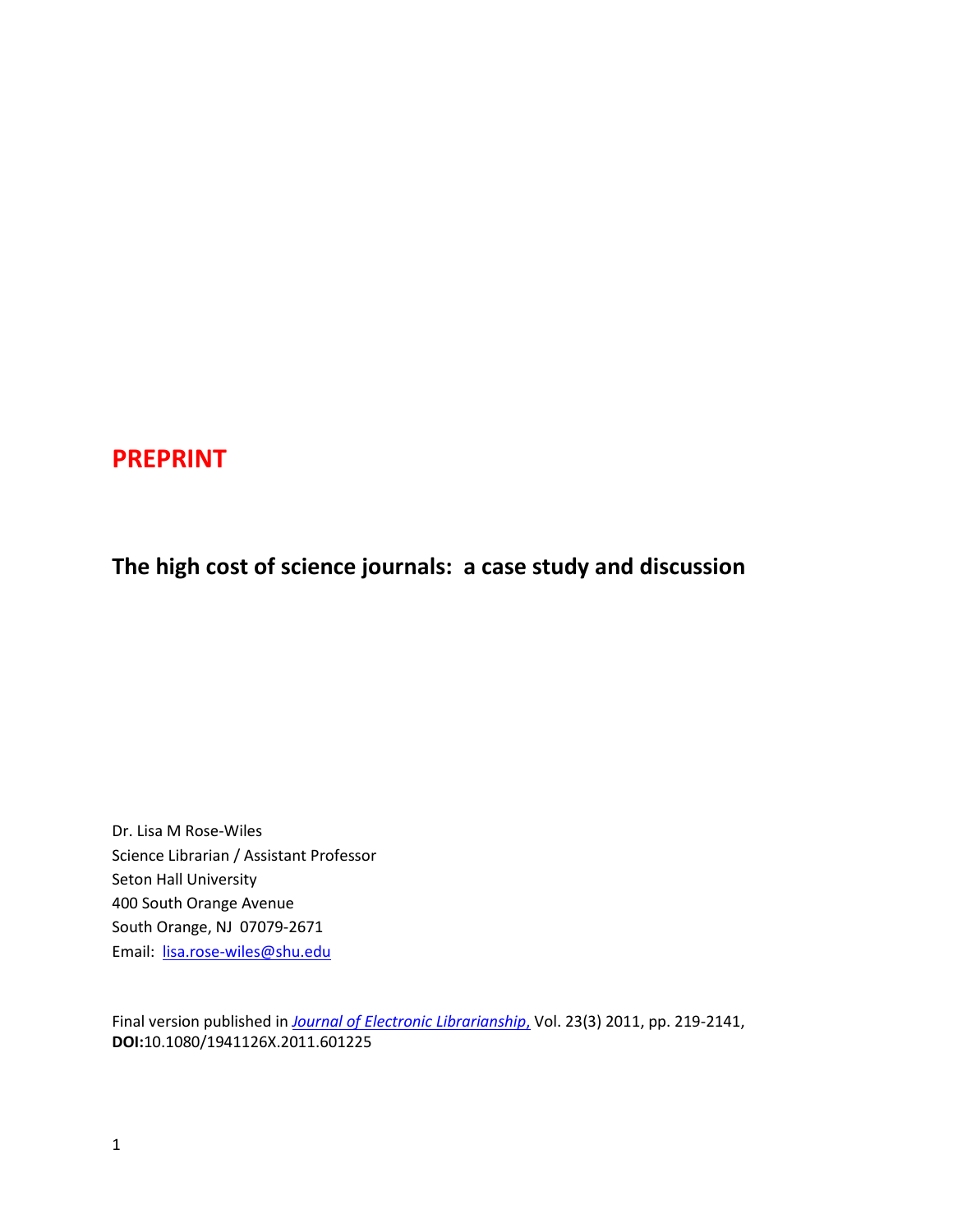#### **Acknowledgements**

This paper is based on my submission to an essay contest sponsored by the American Chemical Society (Rose-Wiles, 2010). I thank Tony Grimaldi (Elsevier) and Dr. Nicholas Snow (Seton Hall University Department of Chemistry & Biochemistry) for discussion and helpful insights.

#### **Abstract**

**Abstract:** Like many libraries, Seton Hall University Libraries has suffered budget cuts that forced a reduction in serial subscriptions. As science librarian, I report on my efforts to streamline subscriptions and to address the question "Why are science journals so expensive?" Our science journals are significantly more expensive than journals in other areas. Our commercially published science journals are 25% more expensive than those from non-profit publishers, although the difference is not statistically significant. I discuss the reasons for the high cost of science journals, which involve a complex interaction between supply and demand and academic culture.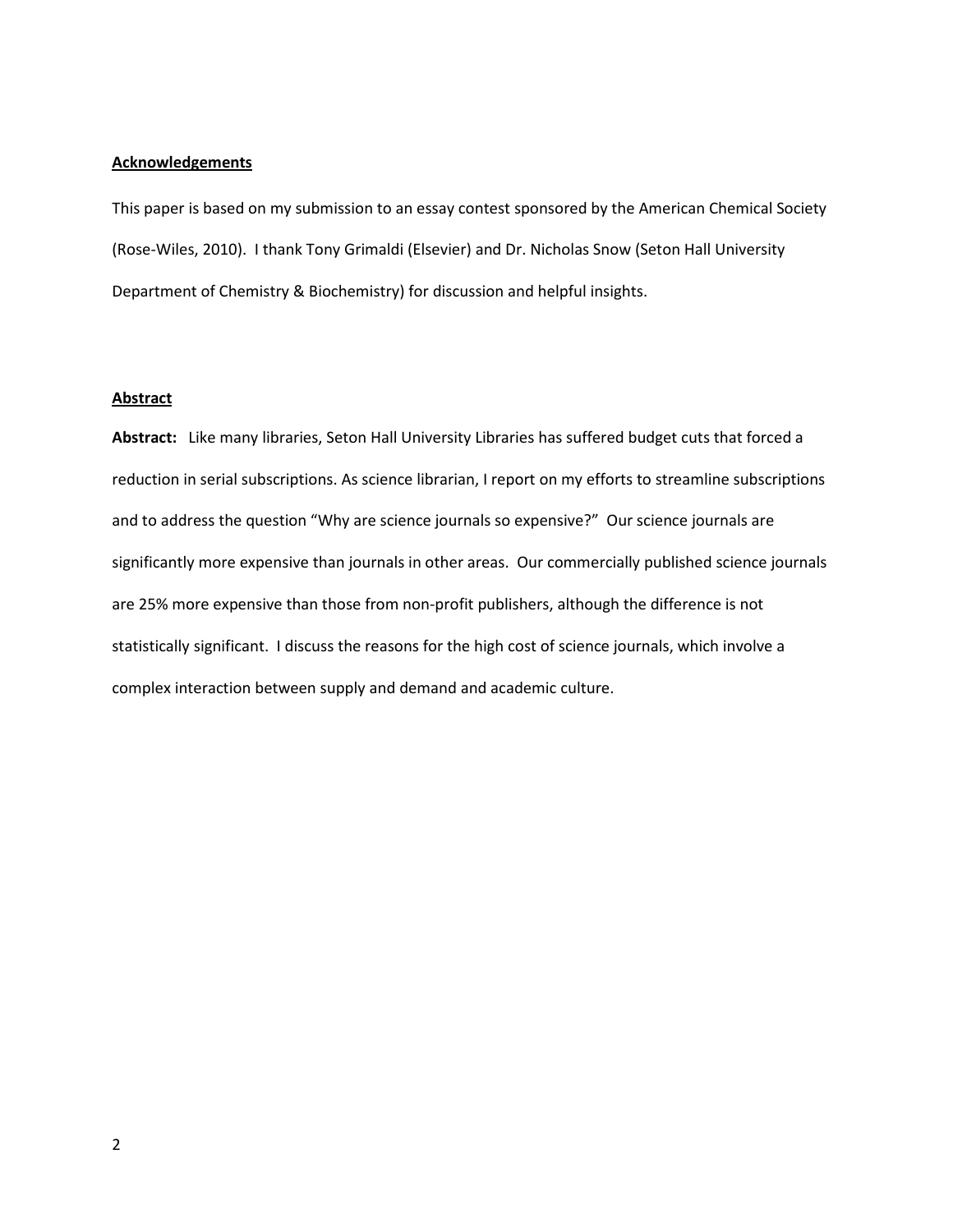#### **Introduction**

Flat or reduced budgets coupled with rising costs pose a major challenge for most academic libraries. Journal subscriptions and online databases typically account for a substantial part of the materials budget. Science journals are particularly expensive, especially compared with the price of social science and humanities journals (Cross, 2010: Weir, 2010). Those pricey science subscriptions offer a tempting target for the budgetary axe - especially at smaller universities without a strong science focus. In this paper, I describe our attempts to streamline science journal subscriptions for Seton Hall University, compare the cost of science information resources with resources in other disciplines, and examine the question 'why are science journals so expensive?'

Seton Hall University is a private, Catholic diocesan university located in South Orange, New Jersey. It is the oldest diocesan university in the United States. Classified as a doctoral research university with balanced arts and sciences/professions, SHU has an enrolment of 8,164. This includes 4,871 undergraduates (88% full time) and 3,293 graduates (33% full time). The majority (82%) of freshmen have on-campus housing. The university's Walsh library is used intensively, especially since 24/7 library service was launched in 2005 (Bao, 2009). A National Endowment for the Humanities grant has permitted the purchase of print resources in the humanities since 1990, but we rely on a largely static or decreased general budget for all other information resources. A substantial increase in the library budget was finally approved for 2008-9, but almost 30% was subsequently clawed back due to the economic crisis, followed by a further 5.8% cut. The materials budget was most affected, although a further 5.1% cut to library budget in 2010 resulted in reductions in library hours and staff as well. As databases and serials account for over 70% of the materials budget, these came under intense scrutiny as we sought to cut costs and yet continue to meet our mission to provide "an ever flourishing wealth of resources for knowledge building" (Seton Hall University Libraries [Mission Statement\)](http://www.shu.edu/academics/libraries/mission.cfm).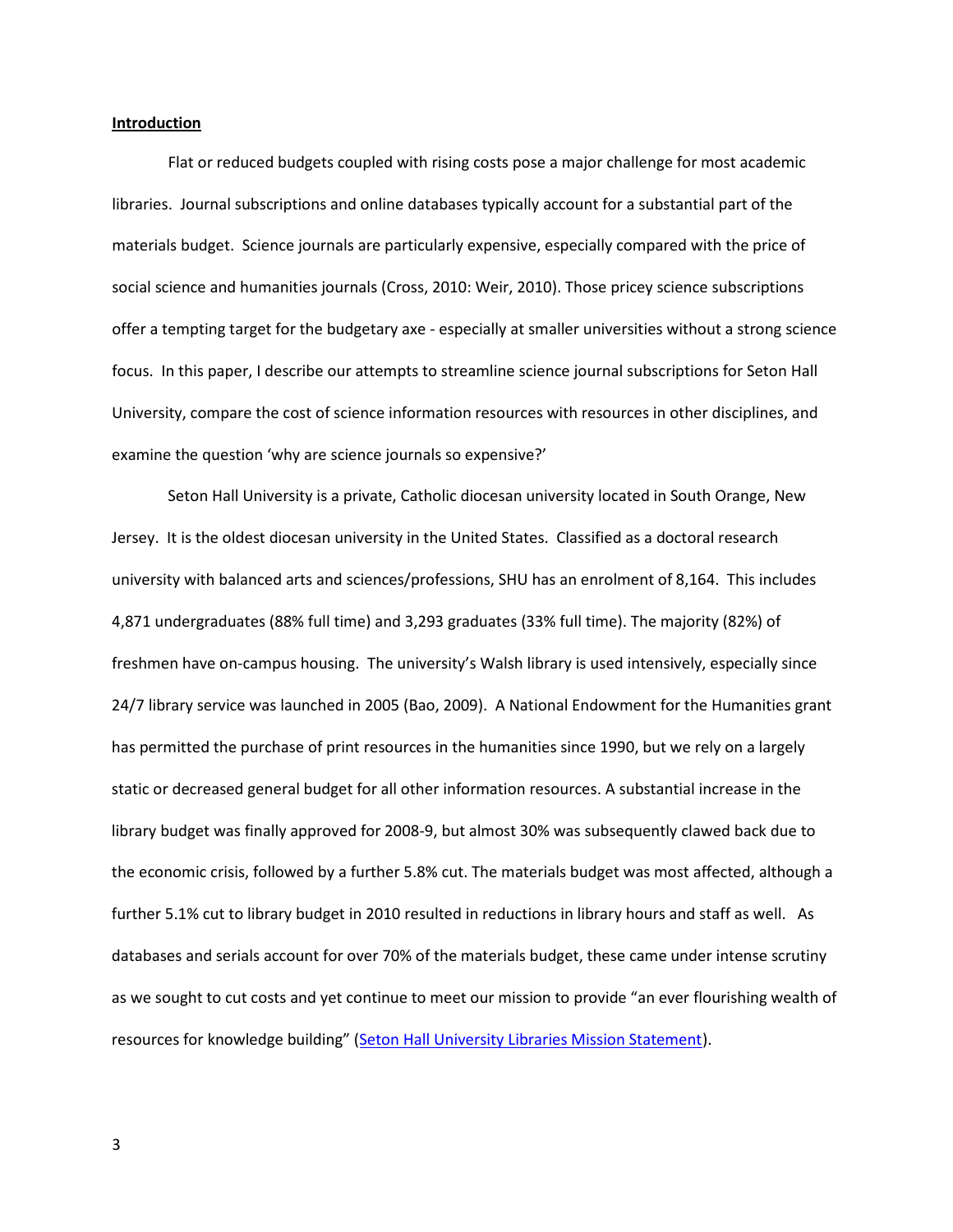#### **Literature Review**

In 2009, a survey of 835 libraries worldwide was conducted by the CIBER research group at University College London, in conjunction with the Charleston Conference, YBP Library Services, and ebrary (CIBER, 2009; McKiel, 2010). The survey found that 39.4% of academic libraries had received no budget increase over the previous year, 16.8% had cuts of up to 10%, and 27% had experienced cuts of more than 10%. A follow-up report (Nicholas *et al .,*2010) found that 43.8% of academic libraries had experienced or would be facing cuts of up to 10% of their annual budgets. The Library Resource Guide Benchmark Study on 2011 Library Spending Plans found that for fiscal year 2010, 38% of academic libraries reported budget decreases, and 15% reported cuts of 10% or more. Although the author suggests that "the recent economic pinch has bottomed out" and "prospects are brighter for the year ahead" (McKendrick, 2011, p. 3), 38% of respondents expected no budget increase in 2011, and 22% expected a budget decrease. Bosch *et al*., (2011) report that 34% of 450 libraries surveyed experienced budget cuts for 2011. These authors not only found little sign of economic recovery for libraries, but describe the state of library funding as "dire".

The increasing cost of academic journals has long outpaced the growth of library budgets (e.g. Bergstrom, 2001; Johnson, 2004; Harnad *et al*., 2008), and the widespread cuts to library budgets in recent years have simply intensified a chronic problem. Databases and journals represent the biggest slice of the shrinking materials budget: the 2009 CIBER survey reports that they account for an average 65% of the materials budget at academic libraries. The distribution between print and online subscriptions is more variable. The Library Resource Guide Benchmark Study on 2011 Library Spending Plans reports an average of 35% of the materials budgets spent on online collections and 29% spent on print journals (McKendrick, 2011). The Association of Research Libraries (2009) reported that the median ARL university library spent 57% of its materials budget on electronic resources. Meantime, the costs of most journals – whether print or electronic - have steadily increased by an average of five to ten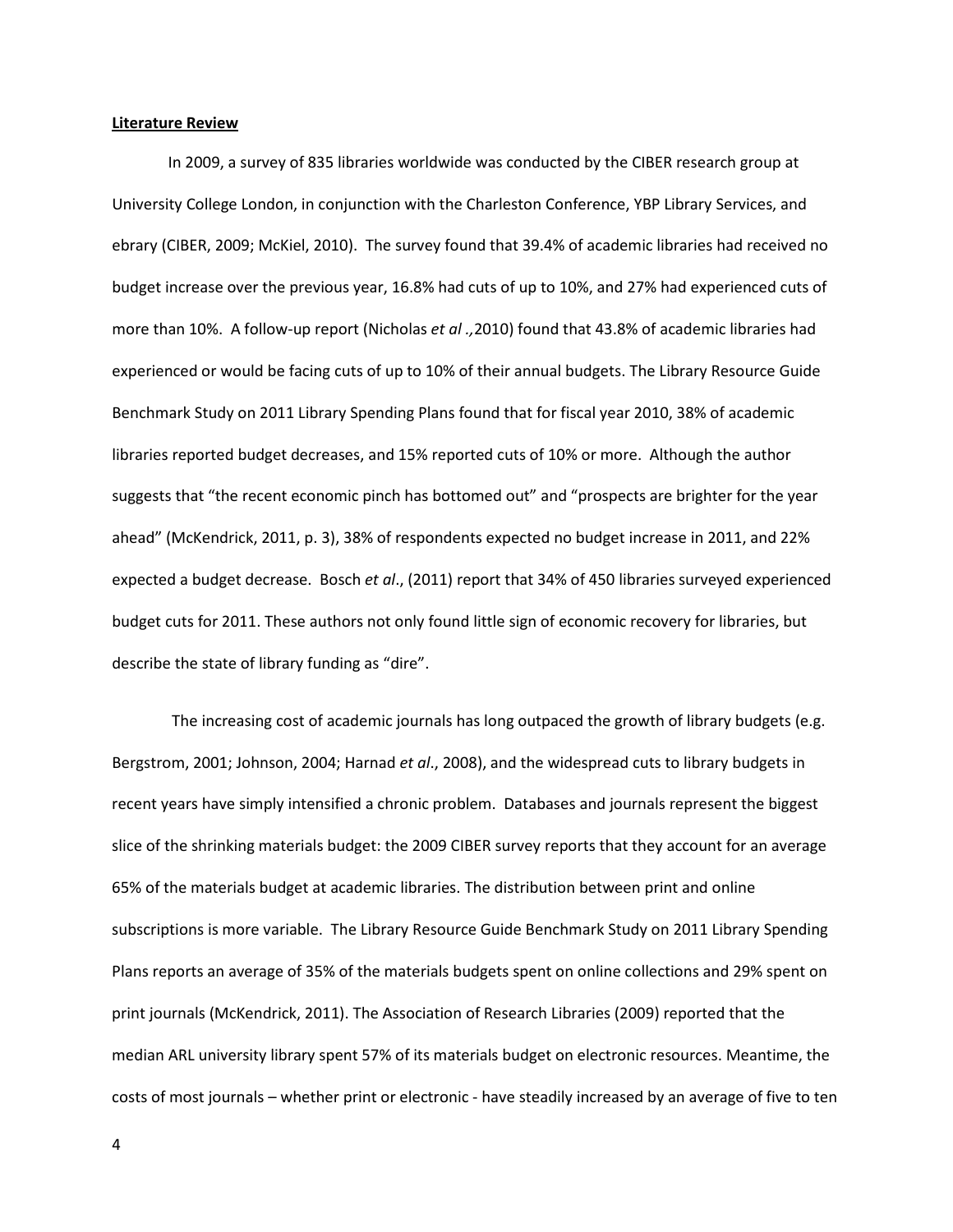percent per year. Some databases and e-journal bundles have increased even more, although true 'per title' prices can be difficult to determine due to what one vendor tactfully calls "the varied nature of publisher pricing in the electronic era" (Ebsco Serials Price Projections for 2011). According to *Library*  Journal's Periodicals Price Surveys, the rate of price increase for dropped from 7.6% for 2009 to 4.4% for 2010, but increased back to 5.2% for 2011 and is predicted to increase close to previous levels for 2012 (Henderson & Bosch, 2010; Bosch *et al*., 2011). Unfortunately, even a 'modest' 4-5% increase would require a corresponding budget increase just to maintain existing subscriptions. The recent trend toward publisher and vendor mergers is particularly disturbing because mergers have been estimated to cause a 20-30% increase in journal prices (Edlin & Rubinfeld, 2004). As Bosch *et al*. (2011) observe: "Libraries are no longer in a position of having to cut low-use journals in order to make room for high-use ones; instead they are being forced to cancel heavily used, even essential subscriptions" (p.30).

The high and ever-increasing cost of science journals has long been a concern for scientists and librarians (e.g. Tenopir & King, 1997; Bergstrom, 2001; Taylor *et al*., 2008; Galin & Latchaw, 2010). Edlin & Rubinfeld (2004) report a 615% increase in the price of physical science journals between 1984 and 2001, along with a 479% increase in medical journals and 205% in law journals. The disproportionate rise in science journals seems to be associated with the early migration of science journals to electronic format, increasing concentration of ownership to a small number of large commercial publishers, and the bundling of journals into packages that create a "strategic barrier to entry" for possible competitors (Edlin & Rubinfeld, 2004, p. 121). In 2004, the Labor, Health and Human Services and Education Subcommittee expressed concern "that there is insufficient public access to reports and data resulting from NIH-funded research. This situation, which has been exacerbated by the dramatic rise in scientific journal subscription prices, is contrary to the best interests of the U.S. taxpayers who paid for this research" (Wallace, 2004).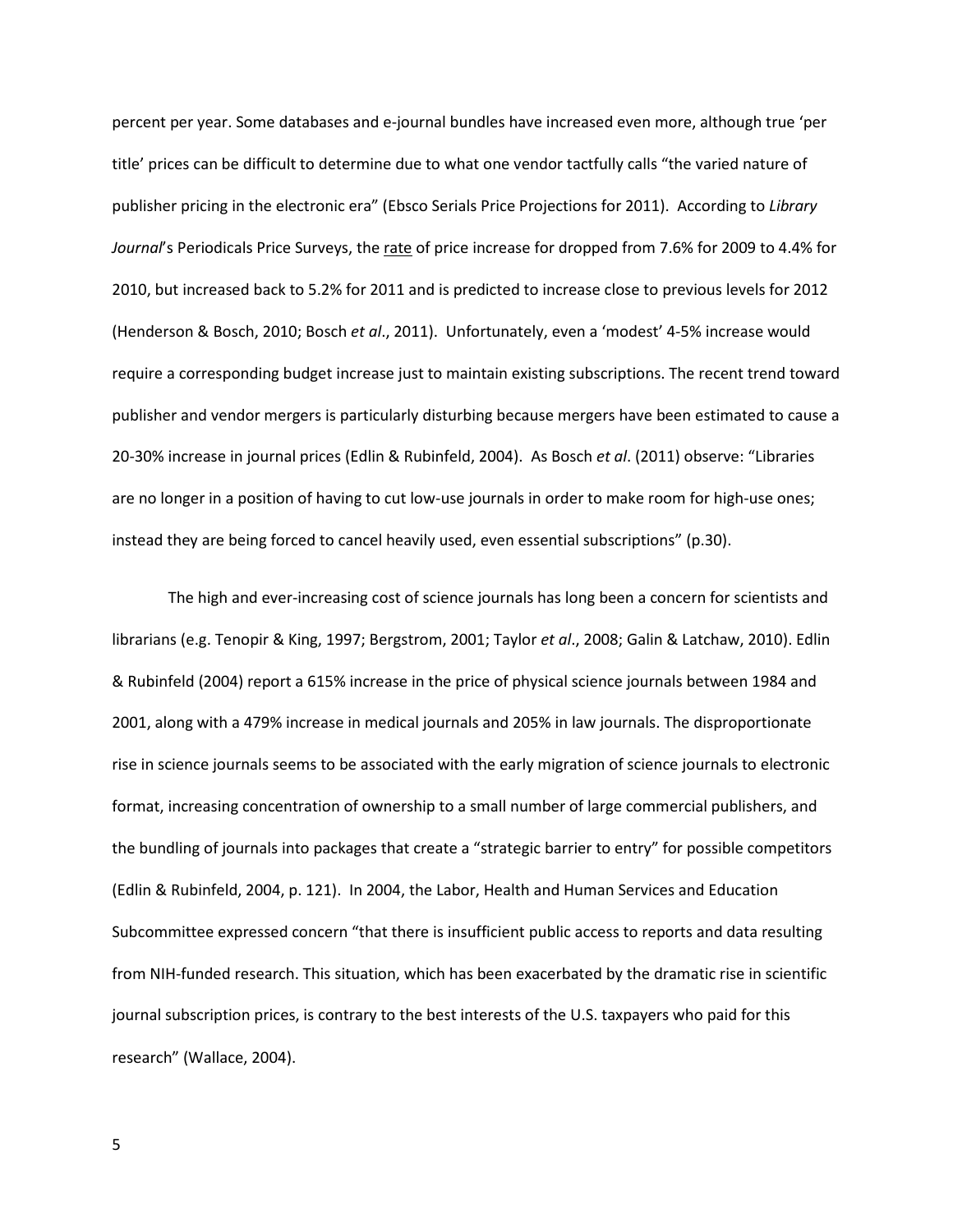Data from annual surveys of periodical prices clearly show that science journals are more expensive than social science or humanities journals, with average United States subscription costs for 2011 reported at \$1,636, \$572 and \$172 respectively (Table 1). Chemistry, physics and biology have the most expensive journals at \$4,044, \$3,499 and \$2,167 respectively. These data include online prices, but data based on print list prices gave similar results for 2010 (Henderson & Bosch, 2010). In 2009, chemistry, physics and engineering came in as the three most expensive disciplines, with each showing a 40% or more increase in prices since 2006 (van Orsdel & Born, 2009). In a case study of actual library subscriptions, Weir (2010) reported that the average cost of science and engineering journals at Murray State University was nearly seven times that of humanities journals (\$2,245 versus \$339). Weir also reported that the average increase for science journals was 9% annually, compared with 5% for journals in the English department.

Academic libraries have employed various strategies to help reduce subscription costs, but when cutting titles becomes inevitable, print serials and standing orders are often the first targets. Bosch *et al.* (2011) report that 80% of librarians surveyed in 2010 and 2011 indicated that they were likely to move to print and online or online only subscriptions. Some disciplines have a reputation for using older literature and traditional print resources more than others (Brown, 2007*),* but print usage typically declines once electronic access is established (Borelli *et al.,* 2009)*.* A survey of faculty reading patterns at five US universities found that although many read their personal subscriptions in print, faculty read most library-provided articles in electronic form (71% electronic vs. 28.8% print) and read very few articles (5.4%) in the library (King *et al*., 2009). A 2009 survey revealed "increasing approval among faculty members in the science disciplines for the cancellation of print subscriptions in favor of increased electronic access" (Wolverton & Davidson, 2011, p. 69).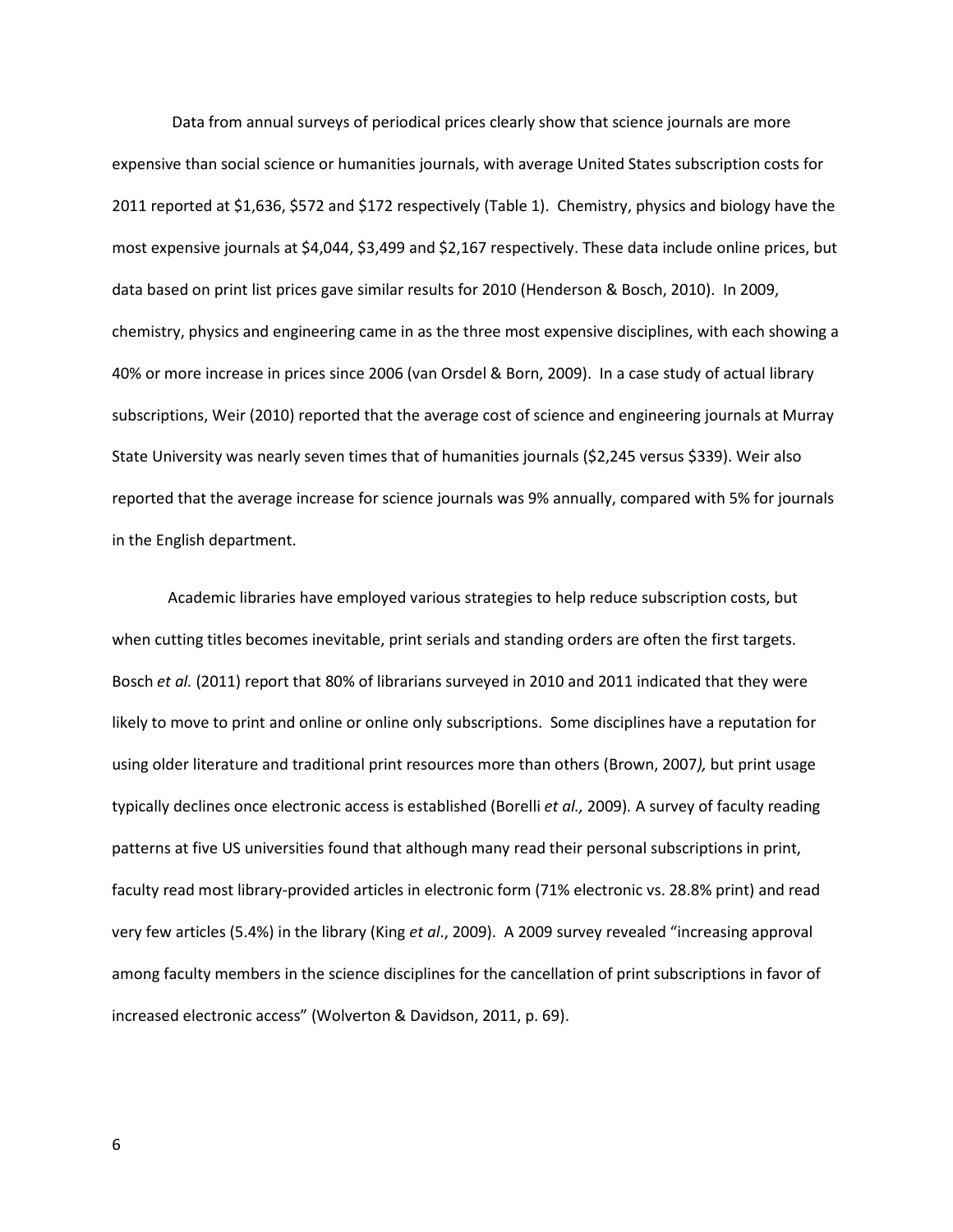From a library budget viewpoint, print journals generate handling and maintenance costs on top of actual subscription costs, and consume valuable shelf space. Moving to online access whenever possible can reduce costs and save space (Henderson & Bosch, 2010; Derven & Kendlin, 2011; Schonfeld, 2011), and makes sense in terms of users increasing expectation to have content delivered electronically. However, simply switching from print to online format does little to alleviate rising subscription costs, and many academic libraries have been forced to cut online journals and databases as well as print subscriptions (Matlak, 2010; McKendrick, 2011). Also, while canceling print often makes sense from a budget and space perspective, relying on electronic journals provided through databases or bundled packages – choices that Frazier (2001) referred to as the 'Big Deal' – leaves libraries vulnerable to having these titles dropped, often without warning. Finally, although these bundles provide access to many more journals than the purchase of individual titles, the escalating cost increasingly limits the funds available for books, monographs and journals not available in bundles, distorting library choices and collections (Edlin & Rubinfeld, 2004, p. 121).

A common response to reduced subscriptions is increased dependence on interlibrary loan, with a concomitant commitment to improve ILL efficiency and service (Walton, 2008; Buchanan, 2009). However, if all libraries independently followed this strategy, we run the risk of having no one left to borrow from, especially given the stringent copyright restrictions on fulfilled article requests per title that many publishers impose on loaning libraries. In addition, some contracts expressly forbid libraries to provide document delivery for articles journals available through online databases or bundles (Frazier, 2001). Joining or forming consortia and other forms of cooperative resource sharing can help address some of these problems (French, 2003; Tong & Kisby, 2009; Bock & Burgos-Mira, 2010), but may not offer much relief to library budgets, especially if consortia impose membership and/or processing fees. There are also some widely-recognized problems with shared electronic collections, notably "interdependency, problems with new titles, and de-selection" (French, 2003, p.50). An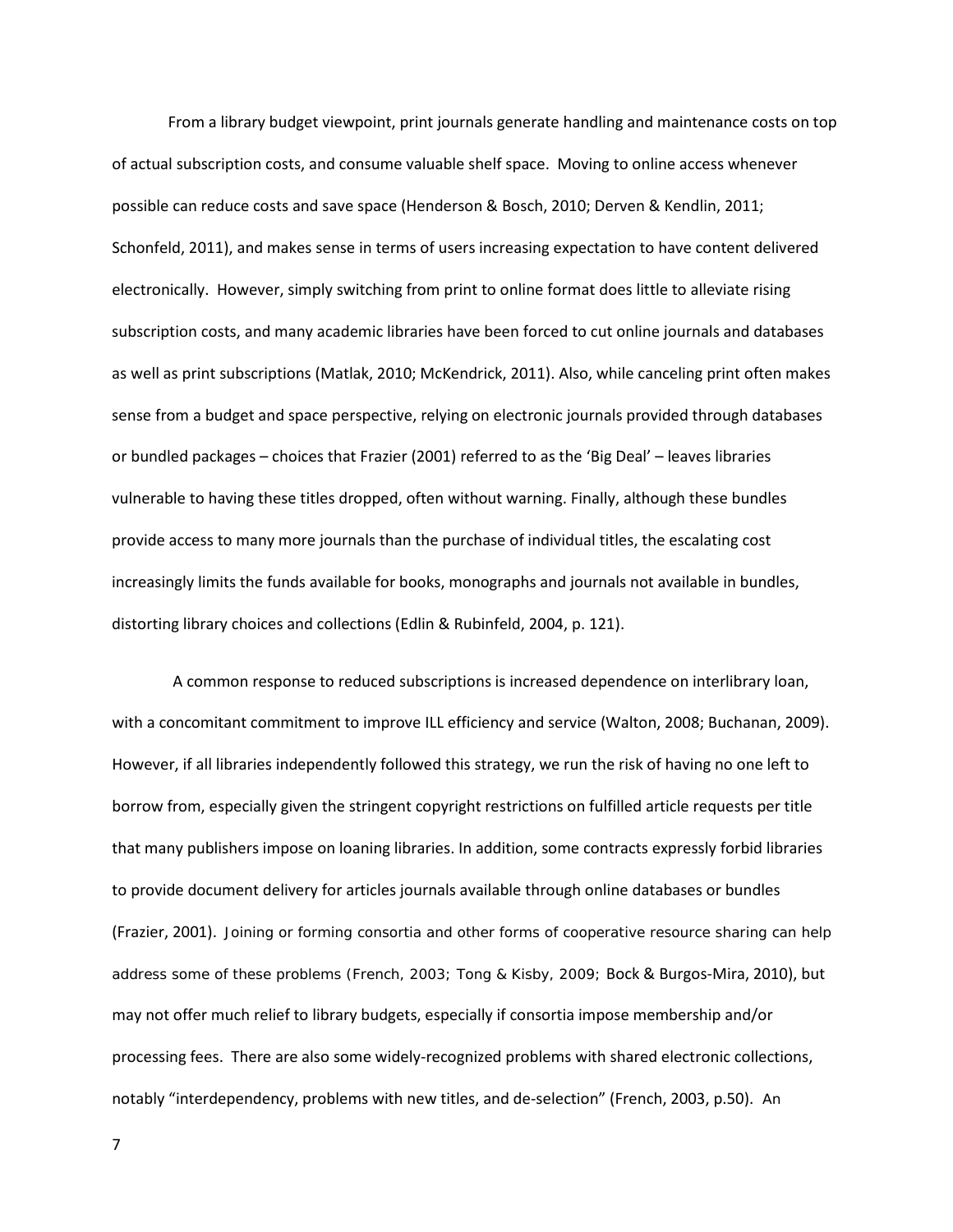additional problem is that prices for shared collections may be based on some form of combined or average full time enrolment (FTE), which can prove more expensive for smaller institutions.

Whether purchasing individually or through consortia, most academic libraries attempted to renegotiate package deals in an effort to keep existing resources in the face of budget cuts. If unsuccessful, many simply cancelled expensive databases and bundled e-journals, often substituting individual orders to highly used titles or those required for accreditation. Other libraries explored alternate pricing models such as patron-driven acquisition and pay-per-view articles (Anderson, 2010; Carr & Collins, 2009; Throumoulos, 2010), or even fee- based library services (Brooks, 2010). Bosch *et al*., (2011) report that nearly 40% of librarians who responded to a recent Ebsco survey said they would likely break up Big Deal packages and renew only the most used individual titles. Interestingly, 25% of publisher respondents also believed that Big Deal packages will be unbundled in the future (Ebsco Serials Price Projections 2011). From a library perspective, it seems that warnings about the Big Deal voiced by Frazier (2001) have now been realized: no matter how attractive the original price, an annual price increase of 7% will double the cost of the Big Deal licenses within a decade. From a publisher perspective, the threat of anti-trust actions (Edlin & Rubinfeld, 2004) may be a concern, but the driving factor is likely realizing that the logic of "pay a bit more to get access to lots more" fails when library budgets are flat or in decline.

It has been argued for some years that open access publishing has the potential to change the 'market dysfunction' under which the price of information resources needed by faculty and students far exceeds library budgets (Johnson, 2004; Liu, 2005). However, Henderson & Bosch (2010) argue that OA initiatives have had little effect on the publishing industry, and that OA journals are not yet considered 'mainstream' publishing venues. Liu (2011) describes OA as being "in its infancy". While 10% of peerreviewed journals are now open access (double the 5% reported by Harnad *et al*., 2004), Henderson & Bosch (2010) estimate are that only 2% to 4.6% of total articles published are OA.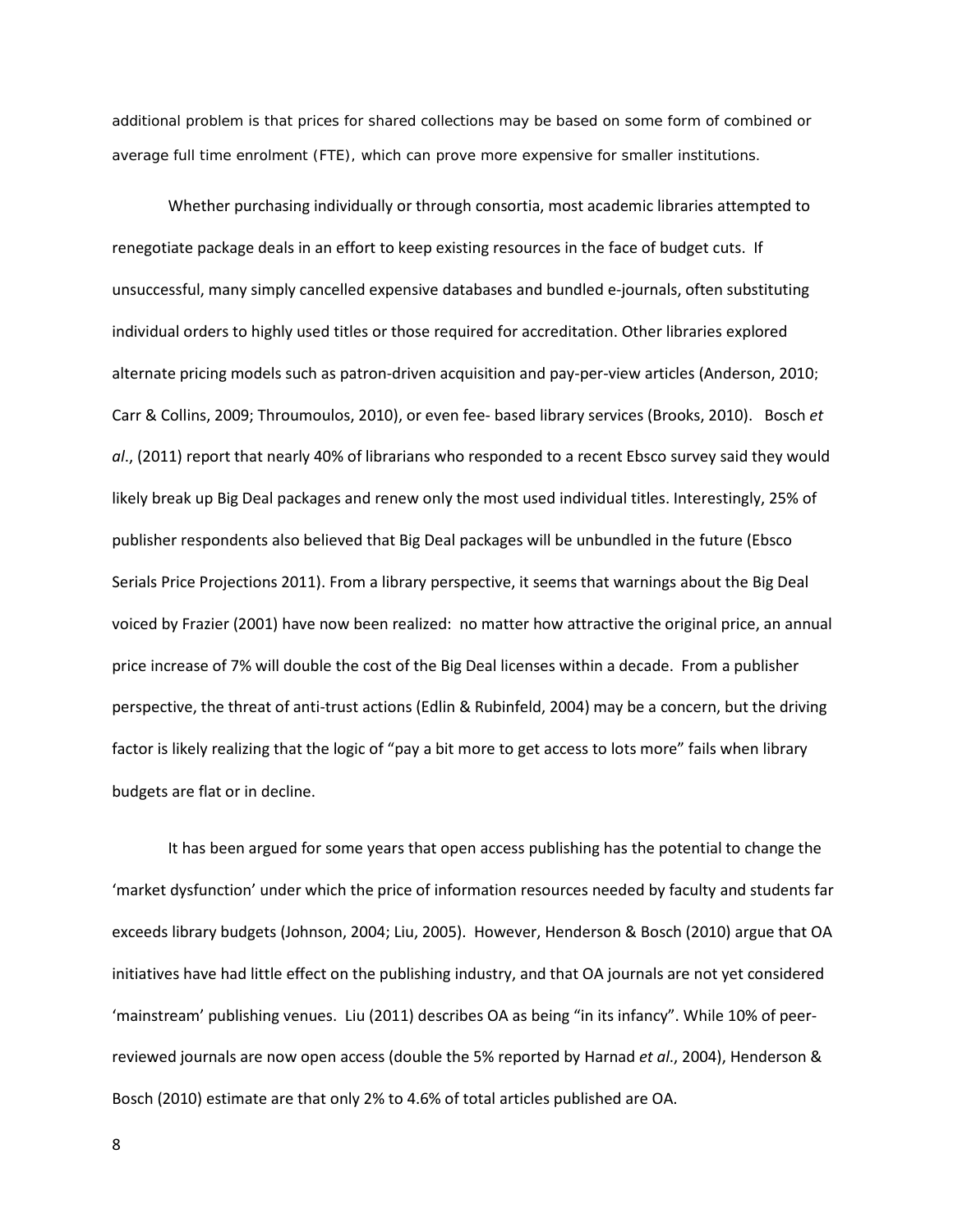Galin & Latchaw (2010) suggest that one reason that publishing models have been slow to change is that "academics and publishers alike are too fixated on the products of intellectual work rather than the processes of use" (p. 212). In addition, the promotion and tenure system continues to favor publication in conventional, long-established and especially high-impact journal. Although Harnad *et al.* (2008) demonstrate that making articles openly accessible by publishing in open access journals and/or self-archiving increases citation rates, Staley & Malenfant (2010) note that "collegial culture continues to value tradition over anything perceived as risky" and as librarians "tend not to sit on tenure committees, there is little we can do except preach to faculty until the tenure system changes" (p. 18). The reality is that until the potential of open access publishing is realized, and/or the economic plight of academic libraries dramatically improves, librarians must continue to make painful decisions in terms of which resources to cut.

It is widely recommended that cuts to information resources, especially serials, be made strategically, consulting usage statistics and other metrics, impact factors, accreditation requirements, and especially faculty (Throumoulos, 2010, Weir, 2010; Derven & Kendlin, 2011). Libraries have a long tradition of employing usage statistics such as the number of times a journal is accessed and/or the number of articles downloaded to evaluate library collections (Rathemacher, 2010), although the challenges and limitations of usage statistics have been often noted (e.g. Morrison, 2005; Milman, 2006; Medeiros, 2007; Matlak, 2010; Rathemacher & Vocino, 2010; Stewart, 2011). Weir (2010) advises that developing a strategic plan and effective communication with all resource stakeholders are critical components of any budget reduction process.

#### **The Seton Hall Experience**

#### 1. Streamlining subscriptions

Our single greatest subscription expense is the database *ScienceDirect*, which accounts for over 20% of our total materials budget. By comparison, at Cornell University Library, *ScienceDirect* claims over 20% of the *serials* budget (Edlin & Rubinfeld, 2004). We subscribe to *ScienceDirect* through a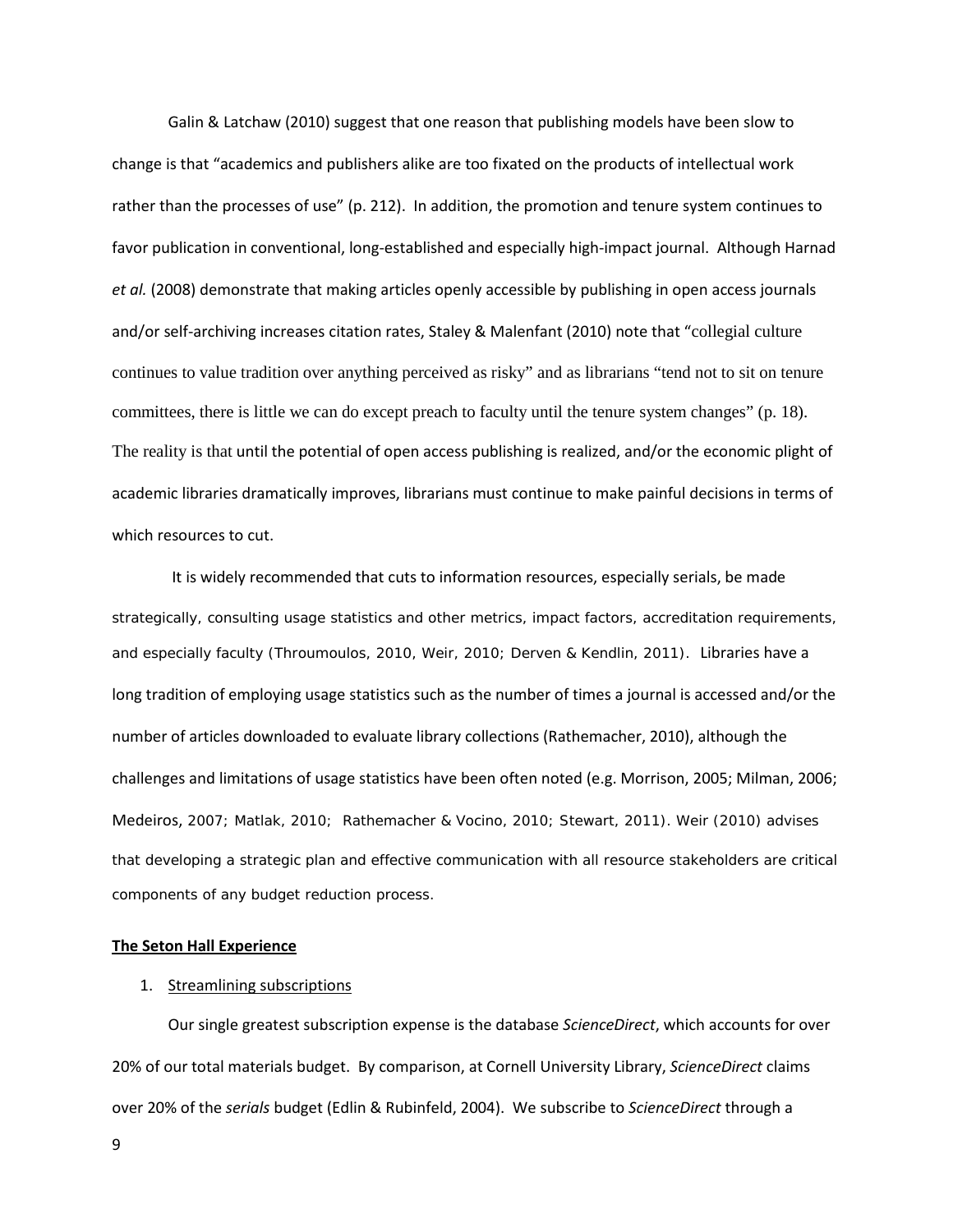consortium (VALE), which allows each participating library to access a common pool of titles known as the Uniform Title List (UTL). The subscription paid by each library is fixed, with built-in annual increases, but the titles to which we each subscribe are flexible. In fall 2008 I examined our *ScienceDirect* journal subscriptions in terms of usage and duplication with other consortium members. I canceled 32 low use titles that at least two other member libraries subscribed to and added 86 new titles to our package for January 2009. In summer 2009 there was a similar but more comprehensive revision, with librarians from most participating libraries working together with our Elsevier representative. The goals were to have only one library keep a subscription to a given journal; to discontinue high cost, rarely-used titles, and to use the 'savings' to add new content. Overall the consortium cancelled 118 titles and added 112 for January 2010. Our library was a very active participant, dropping 45 titles and adding 59 for the January 2010 contract. Although this did not result in any cost saving, we benefited from a title list that is a better fit for our institution.

In 2009 I also began examining our subscriptions for individual science journals in preparation for January 2010 renewals. I contacted department chairs and faculty from chemistry, biology, math and physics and asked if we could cut some high-cost/low-use titles in order to purchase more urgently needed resources. All agreed to cooperate in this endeavor. I used journal costs and usage statistics to generate a 'cost per download' for all existing subscriptions in each subject area, consulted accreditation requirements and recommendations when these were available, and held further discussions with each department. The math and computer science department chose to cancel many of individual serial subscriptions (almost all print) in order to purchase the ACM digital library. Physics provided a list of journal titles to cancel and add that were of about equal price. The chair of Chemistry asked each faculty member to provide a short list of essential journal, which we used to create a new set of subscriptions that included the ACS journal package. Biology was more complicated, largely because of resource overlap with our extensive and diverse School of Health & Medical Sciences, but we were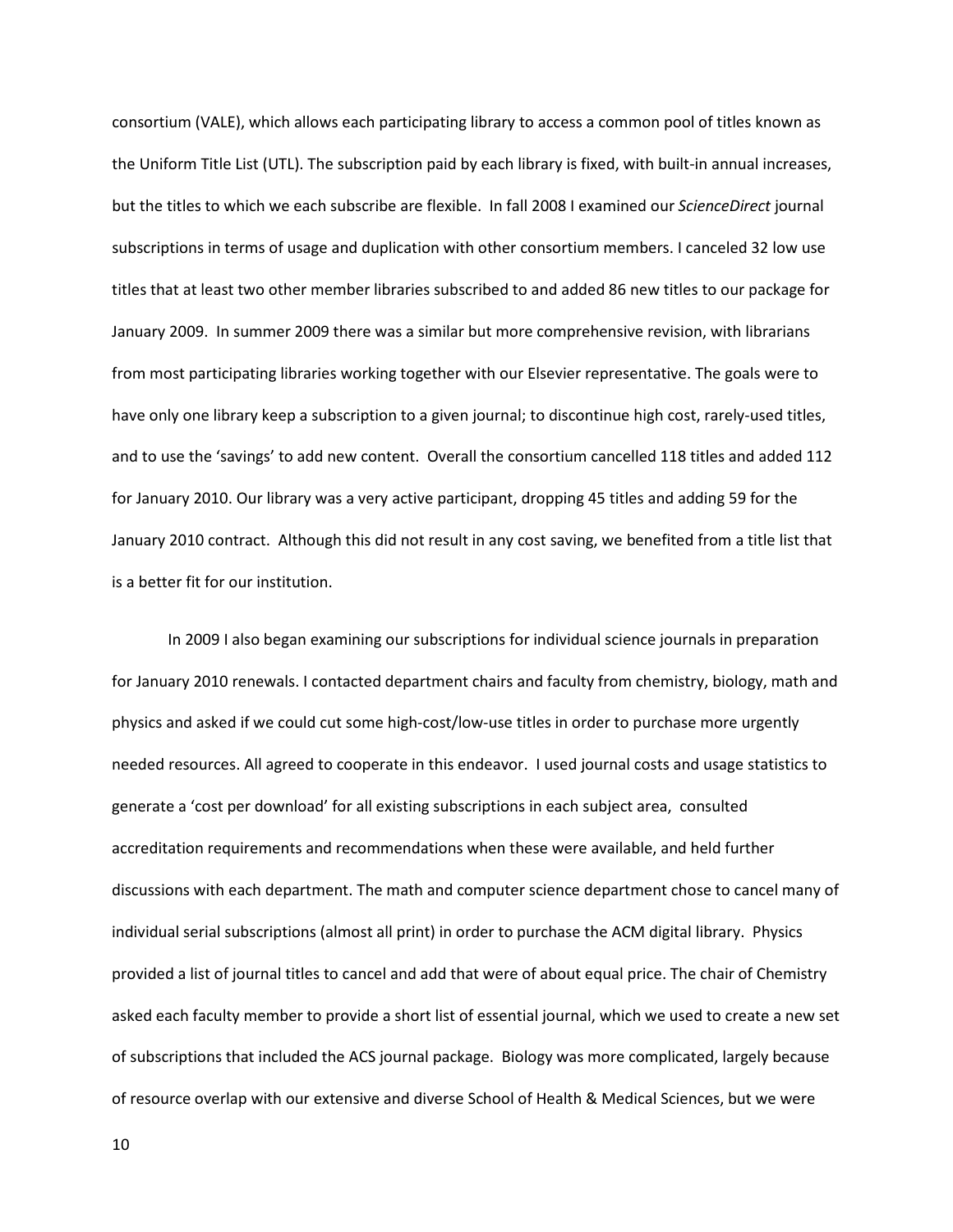able to exchange a few titles. Everyone agreed to change print or "print plus online" subscriptions to online-only access wherever possible. After price increases for 2010 were factored in, we had a net saving of over \$20,000. We also cancelled 45 journals that were available in multiple databases or through open access, which enabled us to reinstate our subscription to *Nature* journals as many faculty members had requested.

Despite the 2010 budget cut, we were able to maintain most of our remaining science subscriptions. The required reductions were made by cutting print book orders by over 65%, canceling various standing orders and print subscriptions, and most significantly by discontinuing our subscription to Wiley Interscience. The latter was a loss, especially for chemistry, but the inflexible conditions imposed after the Wiley-Blackwell merger would have meant a substantial cost increase coupled with loss of access to shared consortium titles, and virtually no ability to reduce or change the 28 titles that we subscribed to. Many of these titles did not receive much use. Based on access to all shared titles, the average cost per full text article downloaded for July 2009-June 2010 was \$20.40, but the average cost per article based only on our 28 subscribed journals would have been \$168.90 (excluding 3 journals with no downloads; range \$2.49 - \$1,479, standard error \$61.48, based on 2009-10 prices). After consultation with faculty, we cancelled all but seven high-use / high-demand titles, and added two titles from the consortium list that were specifically requested. As an experiment, we kept both an electronic and print subscription to the European chemistry journal *Angewandte Chemie International Edition* and placed the print issues in the chemistry reading room rather than the library. The aim is to see whether promoting this extremely expensive journal and making it readily available in print affects its electronic usage rates. I will be reviewing the results at the end of this summer.

We still had more than a year remaining on our *ScienceDirect* contract through VALE, but I did consider "unbundling" titles and retaining only the most highly used, or moving to a pay-per-view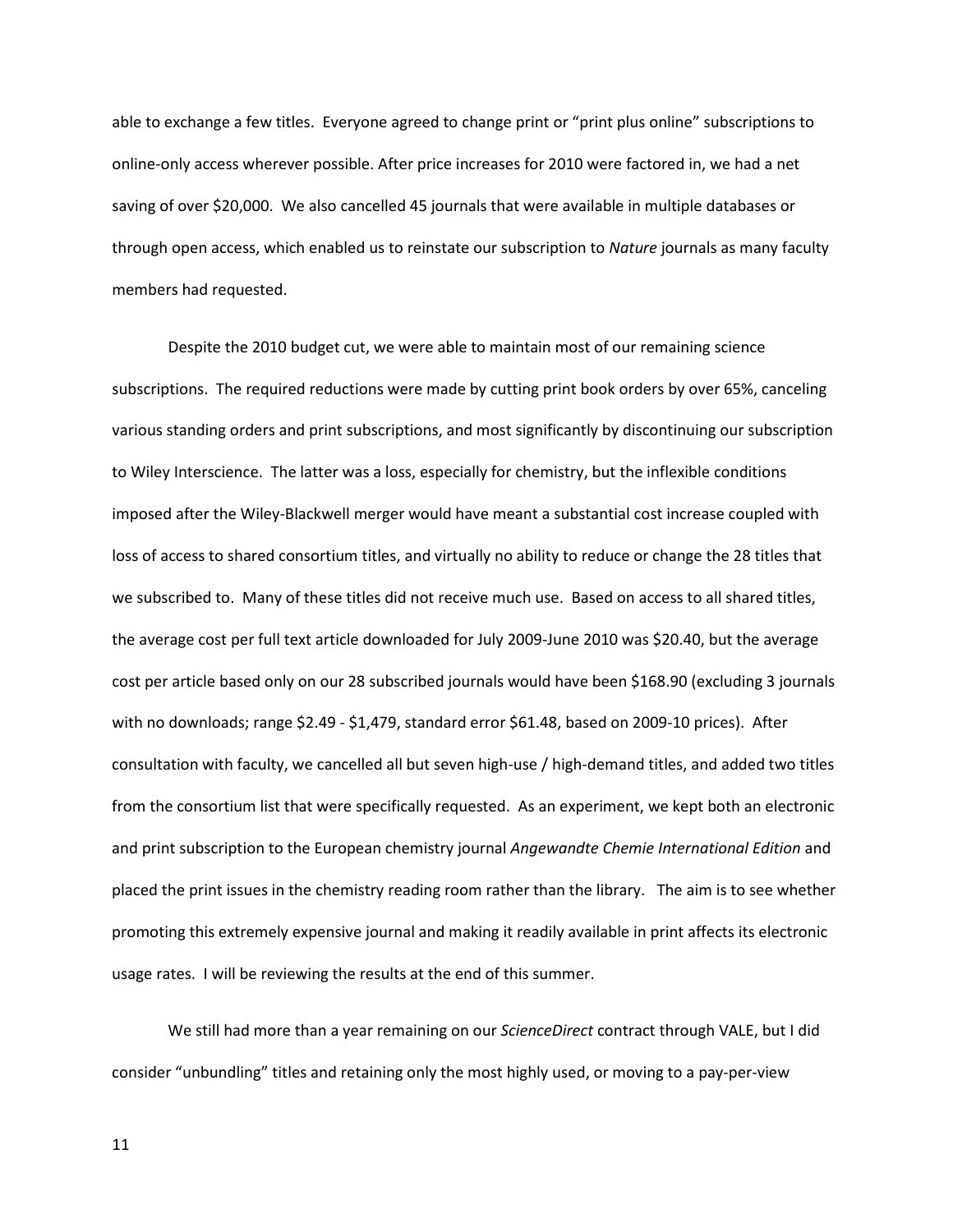model. Discussions with science faculty suggested that there would be strong opposition to losing *ScienceDirect*, and examination of our usage since 2008 generated a per article download cost of \$5-\$6 – considerably less than the least expensive pay-per-view options. However, if our budget does not improve next year we will be forced to revisit our options, especially if the proportion of our materials budget that *ScienceDirect* consumes exceeds the current 20%.

#### 2. Examining the cost of science journals

The high cost of science journals has frequently been noted and discussed (e.g. Tenopir & King, 1997; Bergstrom, 2001; Edlin & Rubinfeld, 2004; Taylor *et al*., 2008; Cross, 2010; Weir, 2010). In order to help assess this issue in our own library, I conducted a brief cost analysis. All statistical analyses were performed using Microsoft Office Excel 2007. All t-tests were based on unequal variances. Significance was set at  $p \le 0.05$ , and all p-values provided are 2-tailed.

In 2009-10, databases and journals accounted for 64.8% of our acquisition costs, while books and monographs accounted for 29.5% (Figure 1). This is very close to the average for academic libraries reported in the 2009 CIBER study. However, 76% of the books ordered (73.7% of book expenditure) were for the Humanities. Only 4.35% of the books ordered (5.6% of book expenditures) were for the sciences. This difference is partly due to the greater dependence on articles versus books in the sciences in conjunction with a strong humanities focus at SHU, but it also reflects the high cost of science information resources relative to shrinking library budgets. The bottom line is that once science databases and bundles and then individual journals have been purchased, there is very little money left over for books or other resources.

I used our 2010 renewal statement from Ebsco Electronic Journal Services to compare the cost of science journals in relation to other disciplines. There were 329 individually-priced journals, including 53 science journals (Table 2). This excludes journals purchased in packages, such as the American Chemical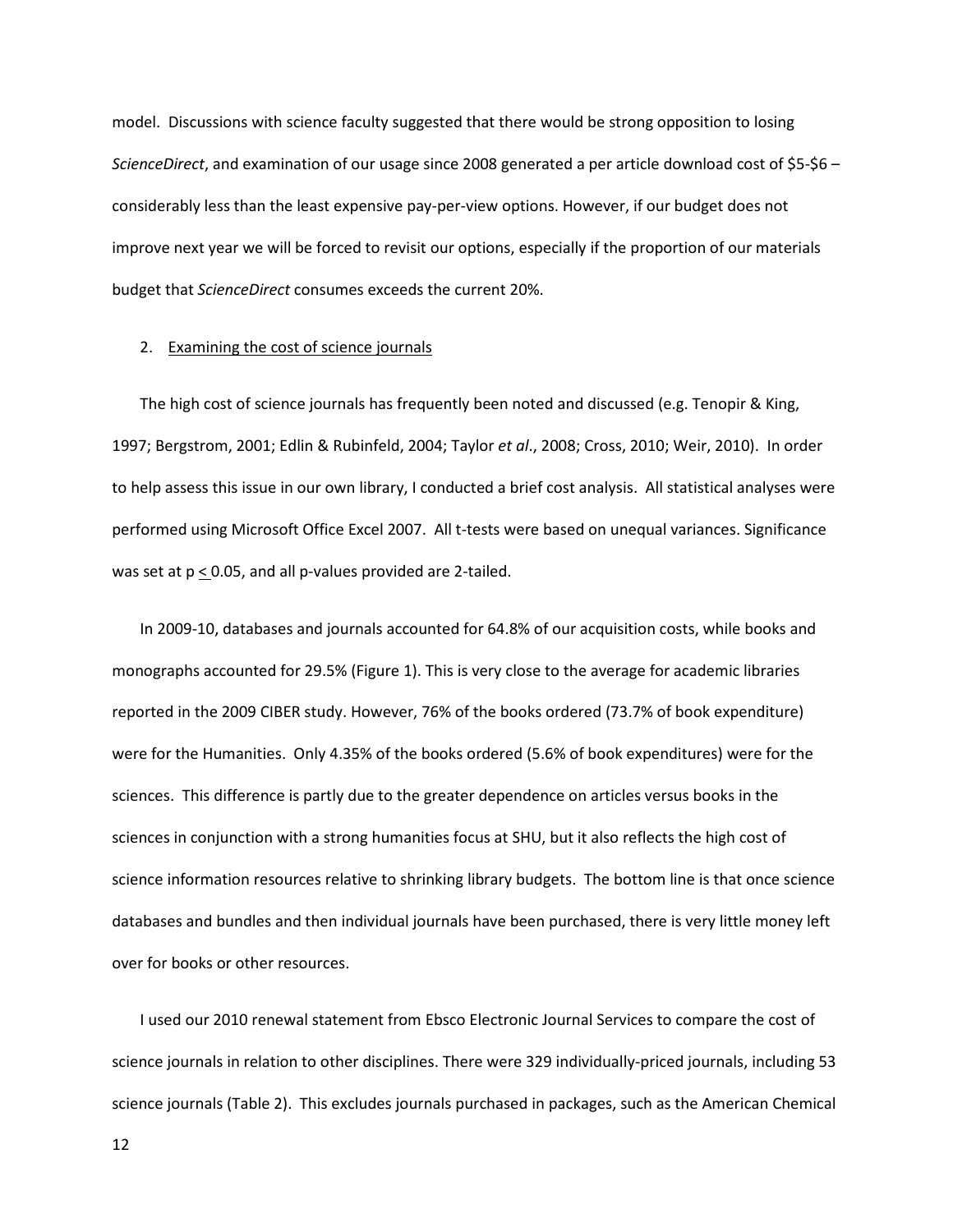Society's Web Editions, and standing orders. Although only 16% of our individually-priced journal titles were science or primarily science oriented, these accounted for 45% of our invoice renewal (Figure 2). I found that our science journals are on average six times more expensive than humanities journals (average \$2,212 vs. \$356,  $t = 5.627$ ,  $p < 0.001$ ), three times more expensive than health & nursing journals (\$2,206 vs. \$699,  $t = 4.493$ ,  $p < 0.001$ ), and four times more expensive than all non-science journals combined (average \$2,206 vs. \$529,  $t = 5.130$ ,  $p < 0.001$ ). These results are similar to those of Weir (2010), who reported that at an average cost of \$2,245 per year, science journals were about seven times the price of humanities journals. The 20 commercially published journals that we subscribed to were about 25% higher than the 32 journals from nonprofit publishers (average \$2,550 versus \$2,039; Table 3) but the difference was not significant ( $t = 0.683$ ,  $p = 0.500$ ).

Science journal packages had a lower average price of \$1,246 per title. The average price for science journals in commercial packages was 51% higher than offered by non-profit publishers (average \$1,417 vs. \$941 per title). Average prices for the four major packages were: Wiley Interscience (which we have since dropped) \$2,006, *ScienceDirect* \$1,780, Nature \$1,537 and American Chemical Society \$1,126. If we consider the total titles that we can access as a result of our VALE consortium agreement, the average cost per *ScienceDirect* title would be \$243. However, *ScienceDirect* includes social science and some humanities titles as well science journals. Also average title costs for Big Deals and other packages are not really meaningful because they include many titles that we would not otherwise subscribe to and/or that are rarely if ever used. On the other hand, subscriptions costs include access to the publisher's platform with all of its embellishments and supplementary material. Increasingly it seems to be the platform and its search capabilities that are being marketed as much as the content.

Assessing journal costs for interdisciplinary databases is even more problematic. In addition to the issues stated above, pricing may vary according to "full time enrolment" (FTE), the number of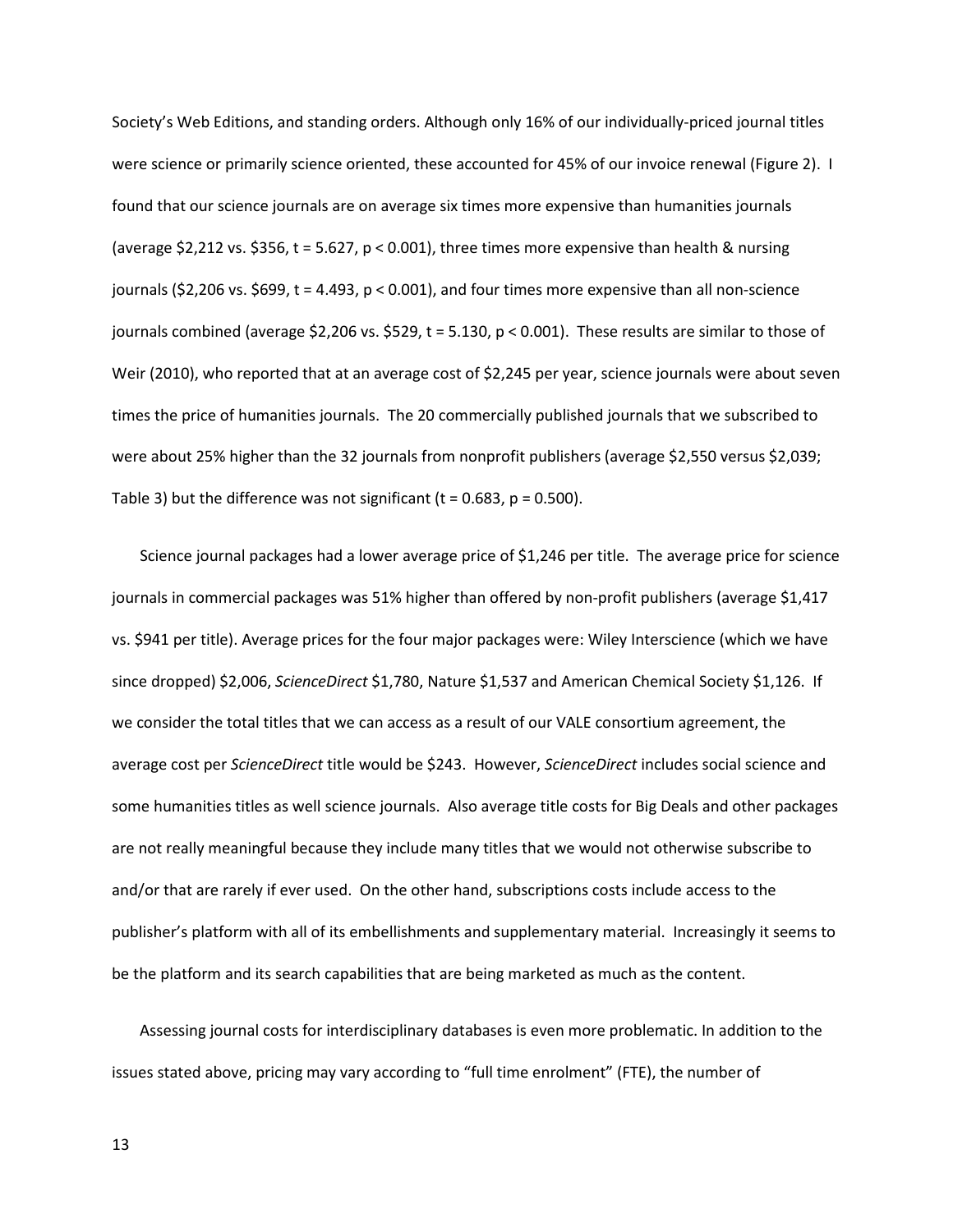subscribing libraries, the number of products purchased from a vendor, and/or individual negotiations. Also, title lists provided by vendors often include titles for which the full text is not available, and for discontinued or embargoed titles. For example, Ebso's listing for Academic Search Premier indicates "8,553 journals & magazines indexed and abstracted" of which 4,658 (54%) are "available in full-text" [\(http://www.ebscohost.com/academic/academic-search-premier\)](http://www.ebscohost.com/academic/academic-search-premier). However, only 1,384 journals (30%) of the 'full-text" journals have *current* full-text. The rest have either ceased publication, been dropped or withdrawn from the database, or have a publisher's embargo, usually of 12 months. The latter is an increasingly common practice through which publishers force libraries to purchase individual subscriptions to important journals.

#### 3. Why **are** science resources – especially journals - so expensive?

The crux of what Harnad *et al*., (2008) term the "journal-affordability problem" is that "journal prices keep rising and library budgets are limited" (p. 36). But why are science journals in particular so expensive? Many librarians and researchers simply attribute the high cost of science journals to profithungry publishers. The disparities between commercial and nonprofit journals and between individual subscriptions and library subscription are particularly striking in science disciplines. Some also recognize an academic system that largely bases tenure, promotion and research grants on publication and citation in prestigious, high-impact journals (e.g. Bergstrom, 2001, Taylor *et al*., 2008; Beaudouin-Lafon, 2010; Staley & Malenfant, 2010). There are, however, networks of factors and perspectives that can be considered.

Publishers typically argue that science journals are expensive to produce: they include numerous figures or tables and often supplementary data; require high-quality graphics, color images and/or require specialized type-setting, and most significantly contain more articles per issue and have longer articles than non-science journals. An early study (Tenopir & King, 1997) identified number and length of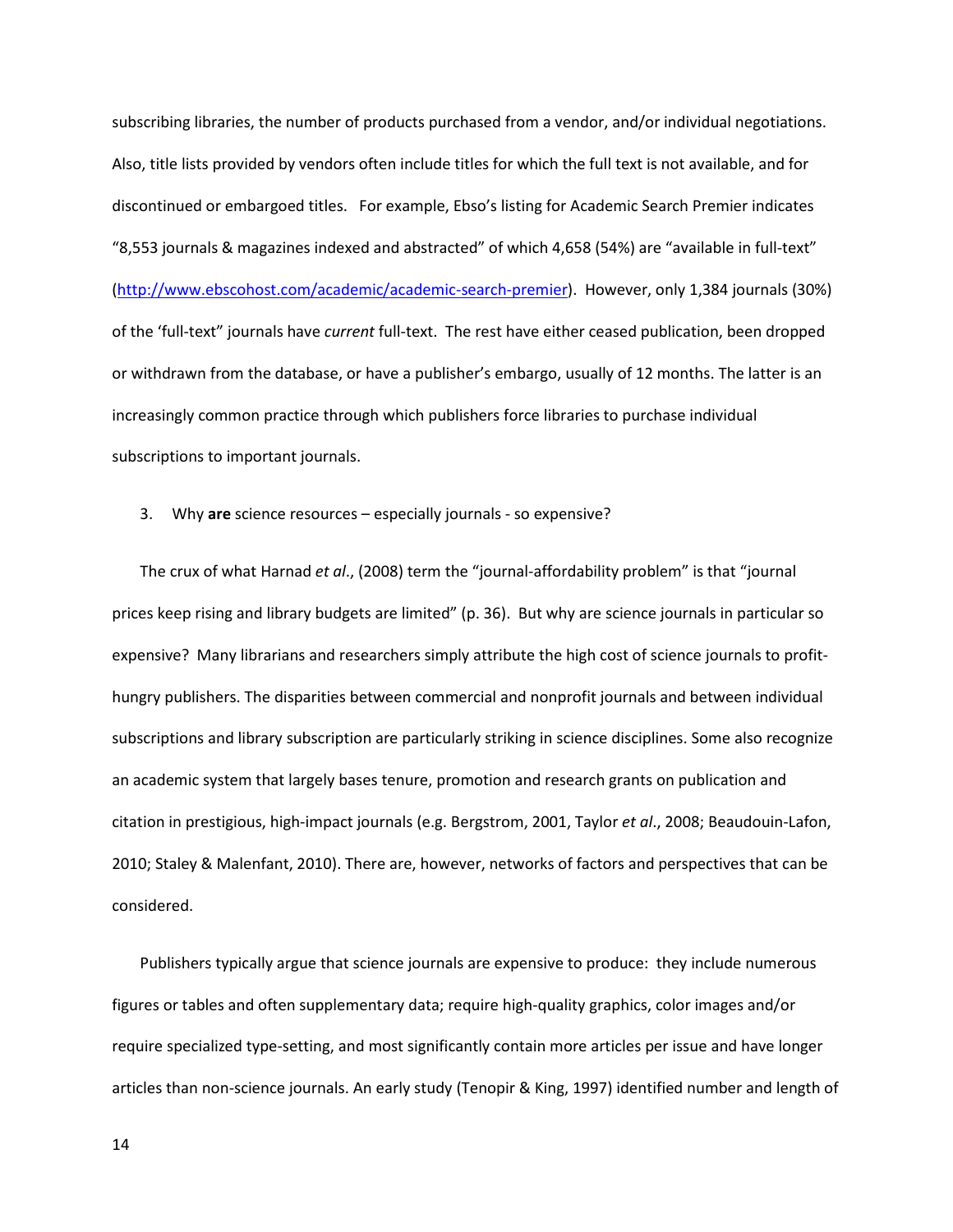articles as the most significant factors accounting for increases in the cost of science journals. An additional factor is that many publications in the sciences are aimed at very specialized audiences and have a relatively small number of sales or subscriptions. Also, publishers have overheads, production and labor costs, and other indirect expenses which roughly double the cost per article. Tenopir & King (1997) calculated an average 'first copy' cost of \$2,000 per article in direct costs, and \$4,000 with indirect costs. Most commercial publishers are also answerable to share-holders who expect profits, and are generally are not exempt from taxation. Nonprofit publishers, by contrast, may have sources of external funds such as membership fees, donations, and advertizing that subsidize journal operations (Chressanthis & Chressanthis, 1994). For commercial publishers, high prices ensure profits; for nonprofit societies they cover production and distribution costs. The sluggish economy and crisis in library funding has affected most publishers badly as well.

In my analysis, commercially published journals were on average about 25% more expensive than those produced by non-profit societies, but the difference was not significant. This contrasts earlier findings for science journals (Chressanthis & Chressanthis, 1994; Tenopir & King, 1997; Bergstrom, 2001; Frazier, 2001; Bergstrom & Bergstrom, 2004; Taylor *et al.,* 2008) and similar findings for business journals (Liu 2005, 2011). In some studies, commercially published journals were more than ten times the average price of nonprofit titles (Edlin & Rubinfeld, 2004). The difference in our collection may be because our library subscribes to very few of the most expensive commercial titles, but the \$2,212 average cost of our science journals is similar to the \$2,245 reported by Weir (2010) and higher than the \$1,636 reported by Bosch *et al*. (2011).

Our two most expensive journals, *Experimental Brain Research* and *Angewandte International,* are commercially published, but our next most costly journals are published by the Institute of Physics, the American Institute of Physics and the Royal Society of Chemistry. All three are listed as not-for-profit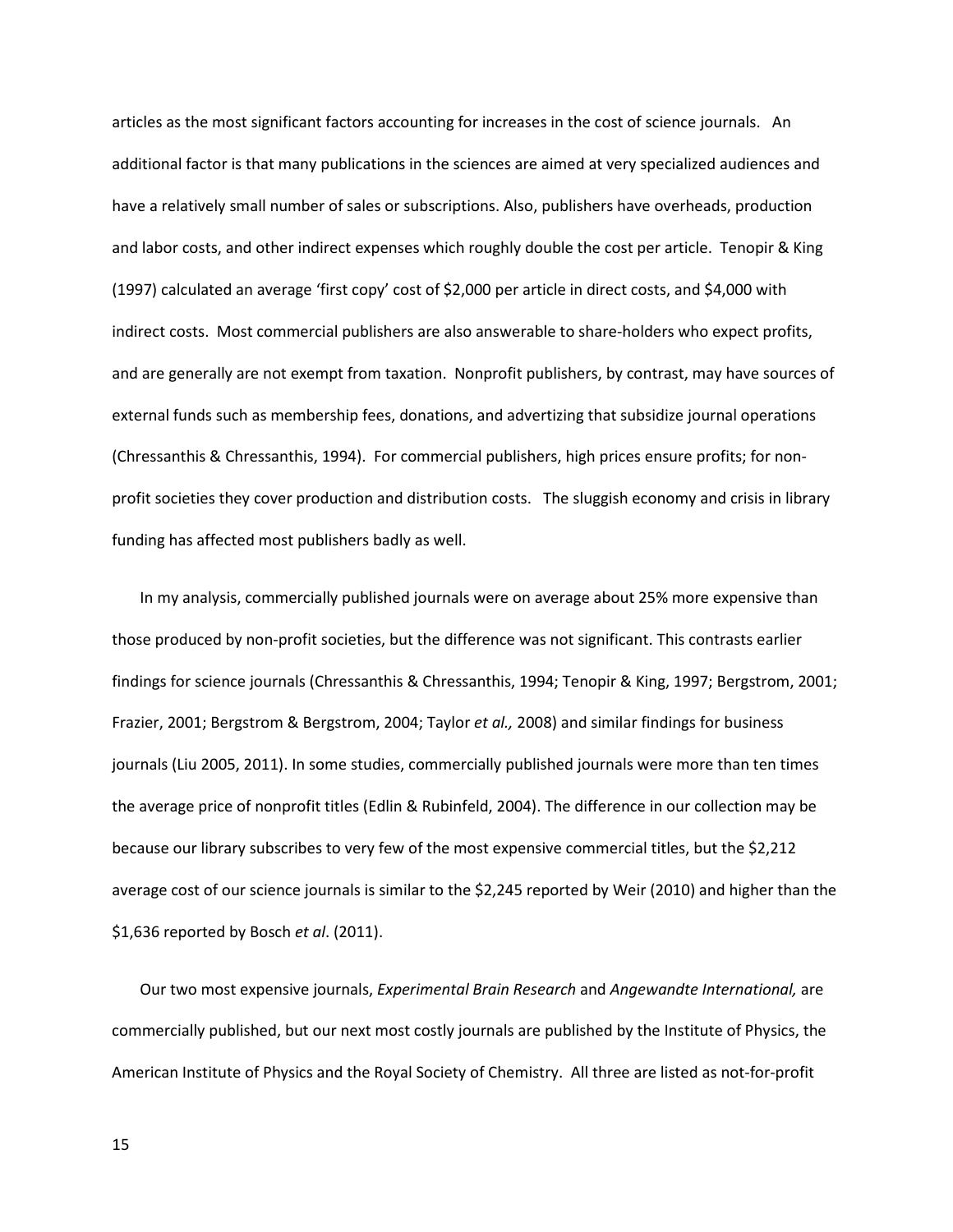#### organizations. The IOP and RSC websites<http://publishing.iop.org/> and

<http://www.rsc.org/publishing/aboutrscpublishing.asp> respectively state that "any surplus from IOP Publishing goes to support science through the activities of the Institute" and "any surplus is reinvested in supporting the global scientific community. The American Institute of Physics publisher site states: "we are a highly business-driven, entrepreneurial organization with a responsibility to generate a profit for the many publishers with whom we partner" [http://partners.aip.org/.](http://partners.aip.org/) Counting our three AIP journals as "commercial" rather than "society" resulted in our commercially published journals appearing 50% more expensive than non-profit titles (average \$2,747 versus \$1,830). This did not change the finding that commercially published journals are not significantly more expensive than society-published journals ( $t = 1.329$ ,  $p = 0.192$ ), but it does suggest a lack of clear distinction between non-profit or not-for-profit societies and their publishing activities. The American Chemical Society has drawn similar criticism for its corporate structure and strong opposition to open-access publishing (Drake, 2005; Gawrylewski, 2007). This is not to argue that commercial publishers are blameless in terms of inflating journal prices, but rather that some 'nonprofit' publishers are not immune to the same practice.

Another aspect of high science journal prices is simple demand: researchers in the sciences predominantly publish and cite journal articles, while those in the social sciences and humanities are equally or more likely to publish in and cite books (Huang & Chang, 2008). The libraries of STM companies and large research institutions are typically much better funded than those of smaller colleges, especially those without a heavy science concentration. These prestigious research institutions attract prolific researchers, grant writers and publishers who need (and have the power to insist on) immediate and current access to the best publications in their fields. Having libraries that offer these resources in turn feeds the institution's prestige. Unfortunately the fact that these libraries are willing and able to pay high prices helps to keep the price high.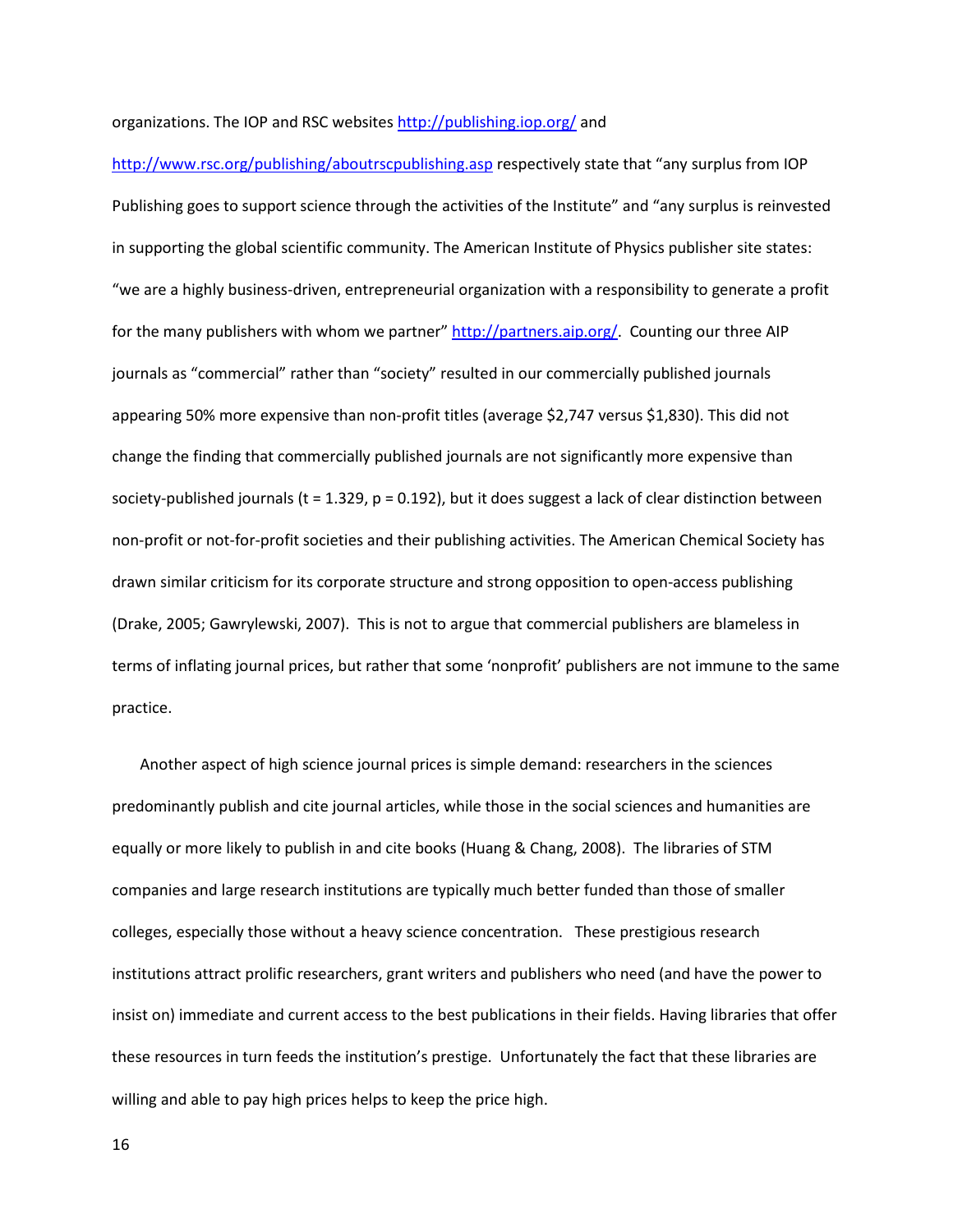A more complex spin on a similar theme is Bergstrom's (2001) "coordination game" explanation of the academic journal publishing monopoly. Bergstrom likens the high price of particular journals to the high price of particular hotels that are traditionally used for important meetings in "The Parable of Anarchists' Annual Meeting" (p. 190-191.) In this scenario "a journal has prestige simply because in the past it has served as a meeting place where able scholars have coordinated their efforts and libraries their purchases." (Bergstrom, 2001; p. 191). Once particular journals are established as prestigious, leading and aspiring scholars alike will be wish to publish and cite articles from them, editors and reviewers will contribute their labor in return for prestige, and libraries will wish to subscribe to them (see Edlin & Rubinfeld [2004] for a similar model of "coordinated equilibrium"). Publishers of the prestigious journals can set prices far above average and achieve what is virtually a monopoly, especially given the substantial barriers to establishing new, potentially journals (Edlin & Rubinfeld, 2004). Copyright law sustains their market power because competing publishers cannot reproduce the same articles (Bergstrom & Bergstrom, 2004). Under most commercial copyright agreements authors sacrifice or retain only limited rights to reproduce or distribute their own work, and libraries can only fill a limited in the number of interlibrary loan requests. Meantime, the increasingly expensive journals either become out of reach for smaller and poorly funded libraries, or they drain the library's acquisition budget and preclude the purchase of other important resources. The situation is exacerbated when libraries become virtually locked into Big Deal packages, the price of which are typically based on the cost of pre-existing subscriptions which were purchased in better economic times. As Edlin & Rubinfeld (2004) observe, "large publishers have accumulated substantial power over price, and they have exercised it" (p. 142).

Another consequence of the "coordination game" is that access to scholarly work is restricted to those who can afford to pay for it. It is this aspect of high science journal prices that prompted the introduction of the Federal Research Public Access Act of 2006 (Cornyn & Lieberman, 2006) and, after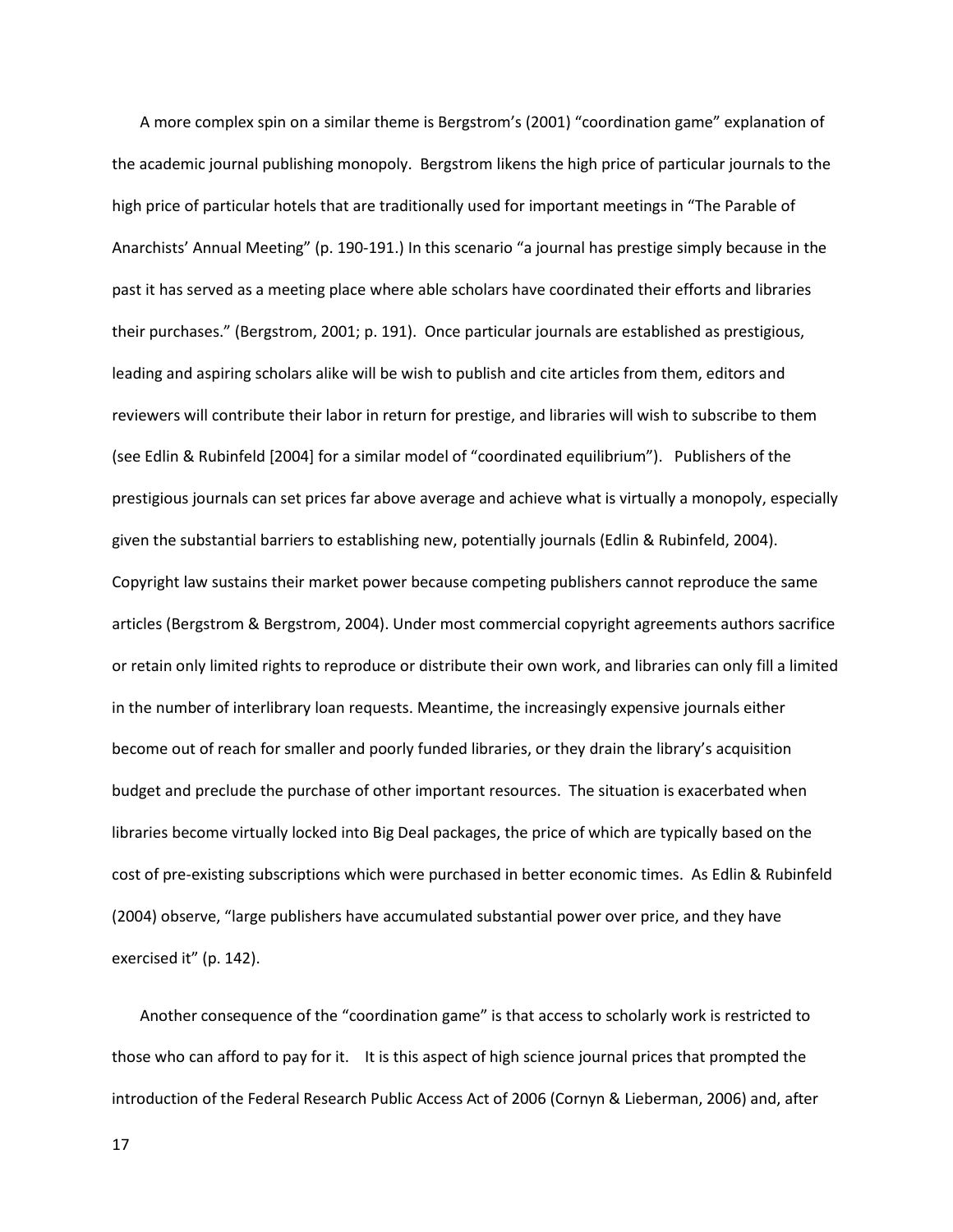much resistance from the commercial publishing community, th[e National Institute of Health Public](http://publicaccess.nih.gov/)  [Access Policy,](http://publicaccess.nih.gov/) which became permanent in 2009. It is the restriction on access to scholarly work rather than the cost to academic libraries that has largely fueled the open access (OA) movement. Libraries clearly benefit from the increasing availability and popularity of open access journals, especially if there is an associated reduction in the price of and/or demand for commercially published journals. However, it is important to keep in mind that open access does not mean 'free' (Suber, 2010). The costs may be substantially less than those charged by commercial publishers, largely because corporate profit and marketing assume lower or no importance, but the remaining costs are simply shifted from the purchaser to the producer. Some open-access publishers charge publication or 'author' fees, although these may be reduced or waived in cases of economic hardship. Publication charges for *Public Library of Science* (PLoS) journals range from \$1,250 to \$2,900 per article, and *BioMed Central* journals have an 'article processing charge' of \$1,680. Publication fees for commercially published journals that offer open access options are similar – Elsevier charges up to \$2,000 per article. Some individuals and small institutions find that publication fees limit their ability to support open access publishing just as much or more than the high cost of science journals, especially when the latter are specifically borne by the library. For example, Beaudouin-Lafon (2010) estimates that author fees for his computer science laboratory would be over \$250,000 a year -- more than four times its current serials budget.

Alternatives to publication fees include institutional support or memberships, voluntary donations, government or research grant funding, or following the "green" open access route of self-archiving material in institutional repositories (SPARC 2009; Suber, 2010). However, these alternatives also involve some level of cost and/or time commitment. For example, even if an institutional repository is developed in-house and thus has no apparent cost, it requires considerable personnel time and expertise to develop and maintain. The double bottom line is that OA still requires library or institutional funds in some form, as well as a commitment from librarians, faculty and high-level administrators that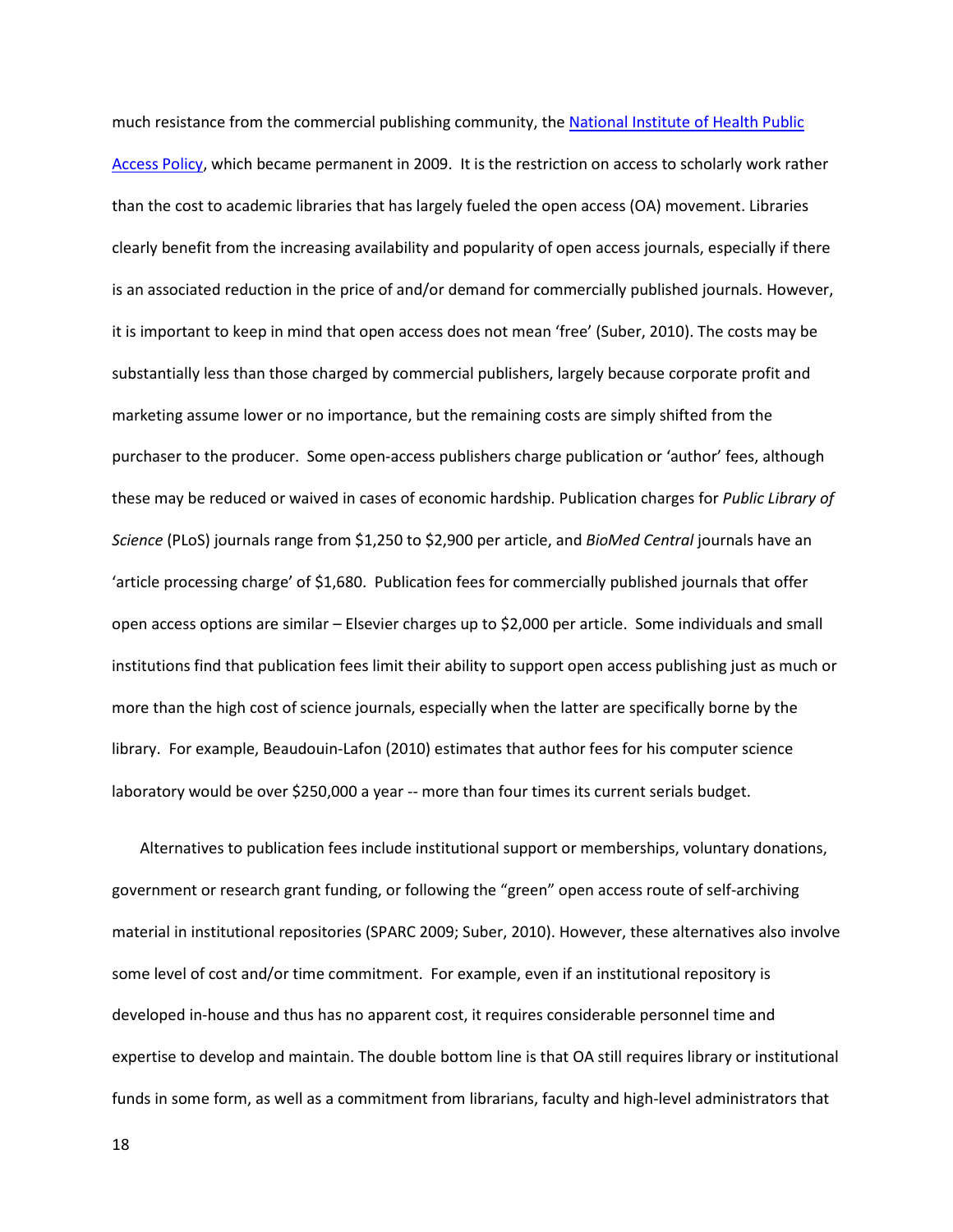is lacking in most US institutions, although further advanced in Europe (Ayris, 2011). Many libraries, including our own, are not only reluctant to make bold changes but also fail to act cooperatively. In terms of cooperating over open access and possible vetoes on over-priced subscriptions, libraries face what Frazier (2001) identifies as a version of the classic Prisoner's Dilemma (Axelrod & Hamilton, 1981) and Bergstrom & Bergstrom (2004) term a collective action problem. It is unclear how much of our failure to act cooperatively for the common good reflects the inherently conservative yet competitive nature of today's academic institutions versus preoccupation with each individual library best serving its constituents during times of financial crisis.

It is not only a conservative academic culture that helps maintain high journal prices. Another factor is program accreditation requirements for institutional subscriptions to specific journals, especially longestablished, high impact, and expensive titles from 'reputable' publishers (the guidelines for chemistry accreditation are largely provided by the American Chemical Society.) Impact factors, the most widelyused measure of a journal's prestige, are based on the number of times the average article in a journal was cited in other articles each year. Traditional impact factors have a number of weaknesses, including the susceptibility of scores to a few highly-cited articles and authors (Meho, 2007) and the generally low impact factors of specialized journals compared with inter-disciplinary journals (Milman, 2006). Beaudouin-Lafon (2010) suggests that impact factors can be and often are manipulated by commercial publishers asking editors to "encourage authors of accepted papers to include references to their journals" (p.32). Meho (2007) also points out that citations and impact factors do not capture how often an article or journal is read or used but not cited. Unfortunately, institutions and granting agencies seem slow to accept "download counts" as a valid measure of research impact.

There are numerous explanations for the high cost of science journals, including high production costs, publisher profits and near-monopolies supported by copyright law; simple supply and demand,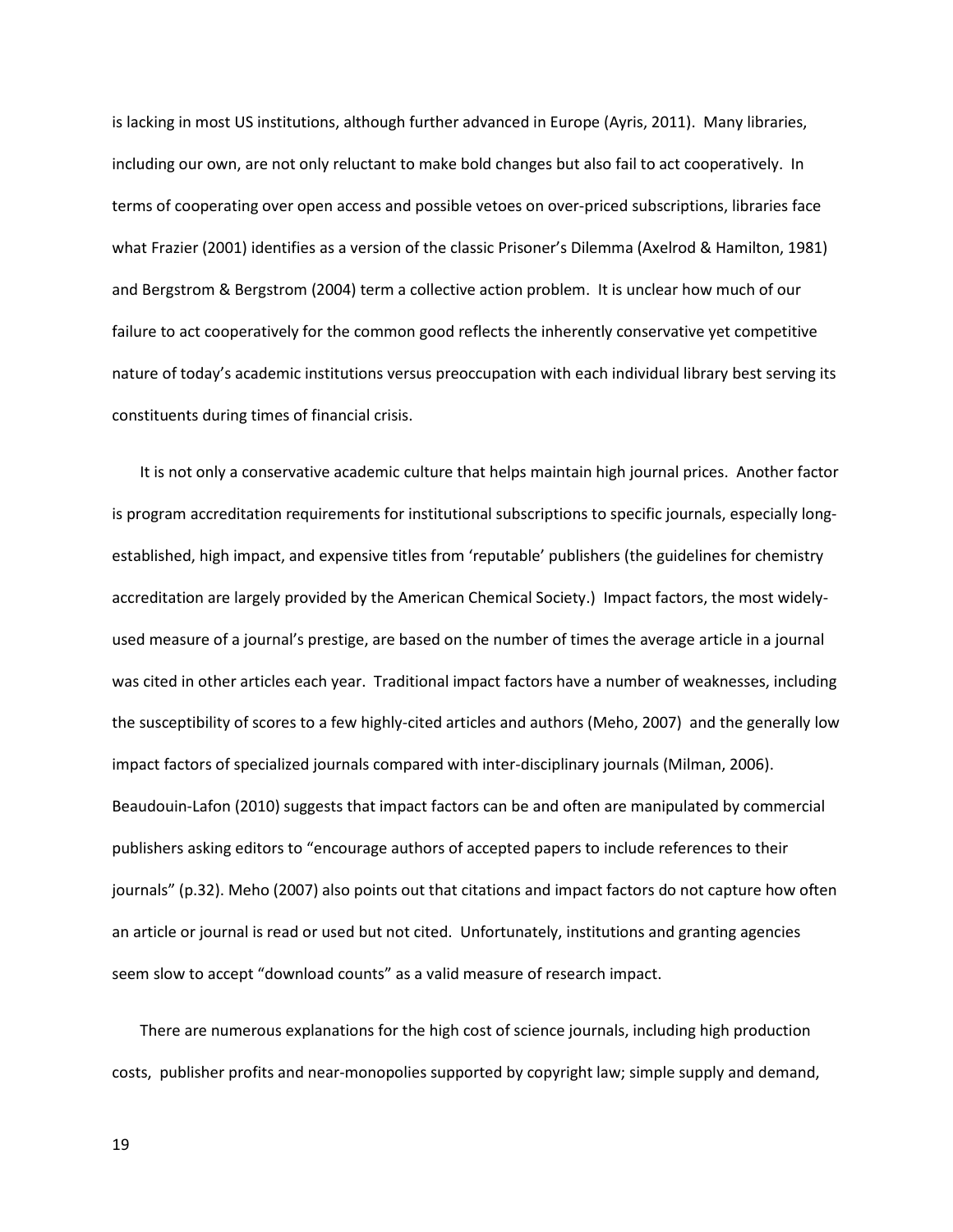the "coordination game', barriers to new journals, promotion and tenure practices, impact factors, resistance to open access publishing, and lack of coordinated library action. Whatever the reasons, for smaller academic libraries like ours, ever-increasing journal prices exacerbate the chronic problem of reconciling a steadily increasing demand for information resources with ever-decreasing funds.

#### **Closing argument and the value of academic libraries**.

Seton Hall is not a large research institution; we are a medium sized university offering a wide diversity of majors. Some publishers and database vendors base their rates on full time enrolment (FTE), which is of some help with pricing. However, in regards to science subscriptions, basing prices on our entire student body neglects the fact that the sciences make up only a small part of our curriculum. Only 16 of over 80 majors are in the sciences, and almost a third of these are offered in conjunction with other departments or institutions. Only 3 of our 67 Masters programs are in the sciences, and only 2 of our 16 doctoral programs are in the sciences (we offer a PhD in chemistry & biochemistry and a PhD in molecular biology). In other words, only about 15% of our programs are in the sciences, but we pay the same price for many journals as institutions with a much larger science and research component.

It would seem that the relatively small size of our science programs supports cutting back science acquisitions and joining the ranks of small, non-research institutions which do not need – or simply cannot afford – good science resources. But there are compelling counter-arguments. First, our science departments are small but highly productive. The department of chemistry & biochemistry and the department of biological sciences, which respectively house our two doctoral programs in the sciences, lead all other areas of the university in terms of publication and research grants. These two departments produced over 25% of the SHU publications listed in Scopus for the past five years, and each bought in over \$5 million in grant money during the same period. Twenty five authors are among the top 40 SHU authors listed in the Scopus database. Four of the top ten authors are current faculty members and one is an emeritus chemistry professor. All five are actively publishing and writing successful research grants.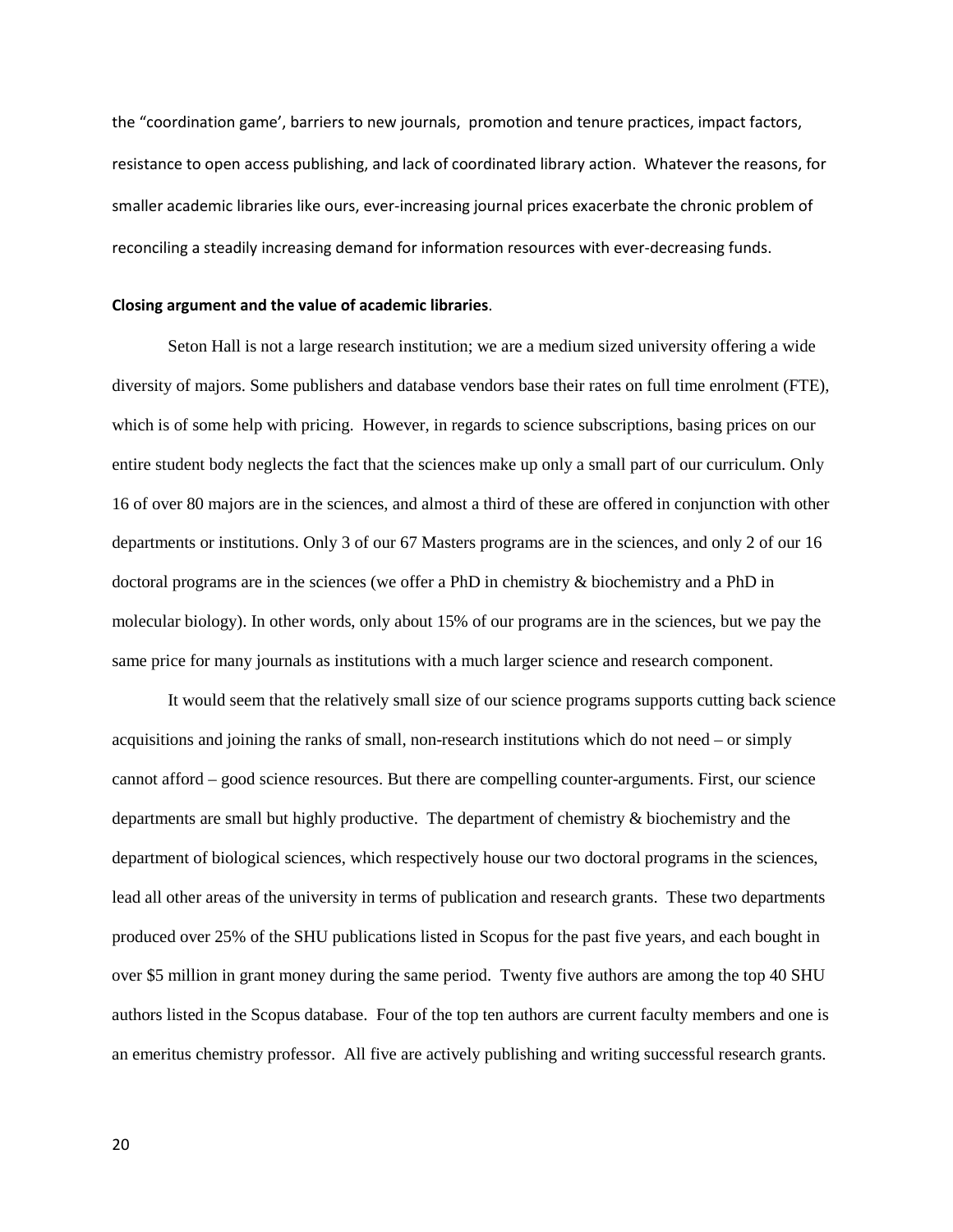Although the library receives no portion of these grants or indirect costs, library resources are an essential component of successful grant applications. These grants help fund not only research and equipment; they help fund graduate students and staff for the departments concerned, and add to the prestige of a university (Weiner, 2009). In addition, many of the journals and databases that the library provides are required for program accreditation, especially for the doctoral programs. These programs provide valuable revenue and prestige for our university, and failing to meet accreditation standards would be a significant loss – especially if it became known that the failure was primarily due to lack of library resources. Finally library resources provide a good return on investment (ROI), especially in the sciences and medical sciences.

A study conducted at the University of Illinois at Urbana-Champaign determined a return of \$4.38 in grant income to the university for every dollar invested in the library in 2006 (Luther, 2008; Kaufman, 2008). A subsequent study of nine universities showed variation in ROI based on grant money, ranging from 64 cents per dollar invested to \$15 per dollar invested (Tenopir *et al*., 2010). ROI for library investment in electronic resources was higher, ranging from \$6.40 to \$155 per dollar invested in the library. Increases in the library budget were positively correlated with increased grant funding over a ten year period. Both studies emphasize that the reported returns were based solely on the library's contribution to research grant income, and did not include the value of library resources in other areas such as teaching, learning outcomes, and student retention. One study concludes that "Institutional leaders rely on the library to help recruit, evaluate, and retain productive faculty, undergraduate, and postgraduate students, and to bolster their institutions' international reputations" (Tenopir *et al*., 2010, p. 23). Several other studies demonstrate return on investment in terms of student retention (Mezick, 2007; Emmons & Wilkinson, 2011) and the reputation of the university (Weiner, 2009). Weiner also notes that the quality of the library and its resources influences faculty decisions in regard to accepting position or remaining at institutions. Plutchak (2011) described how faculty felt the loss of reputation as well as loss of access to articles after deep budget cuts to the University of Alabama at Birmingham Lister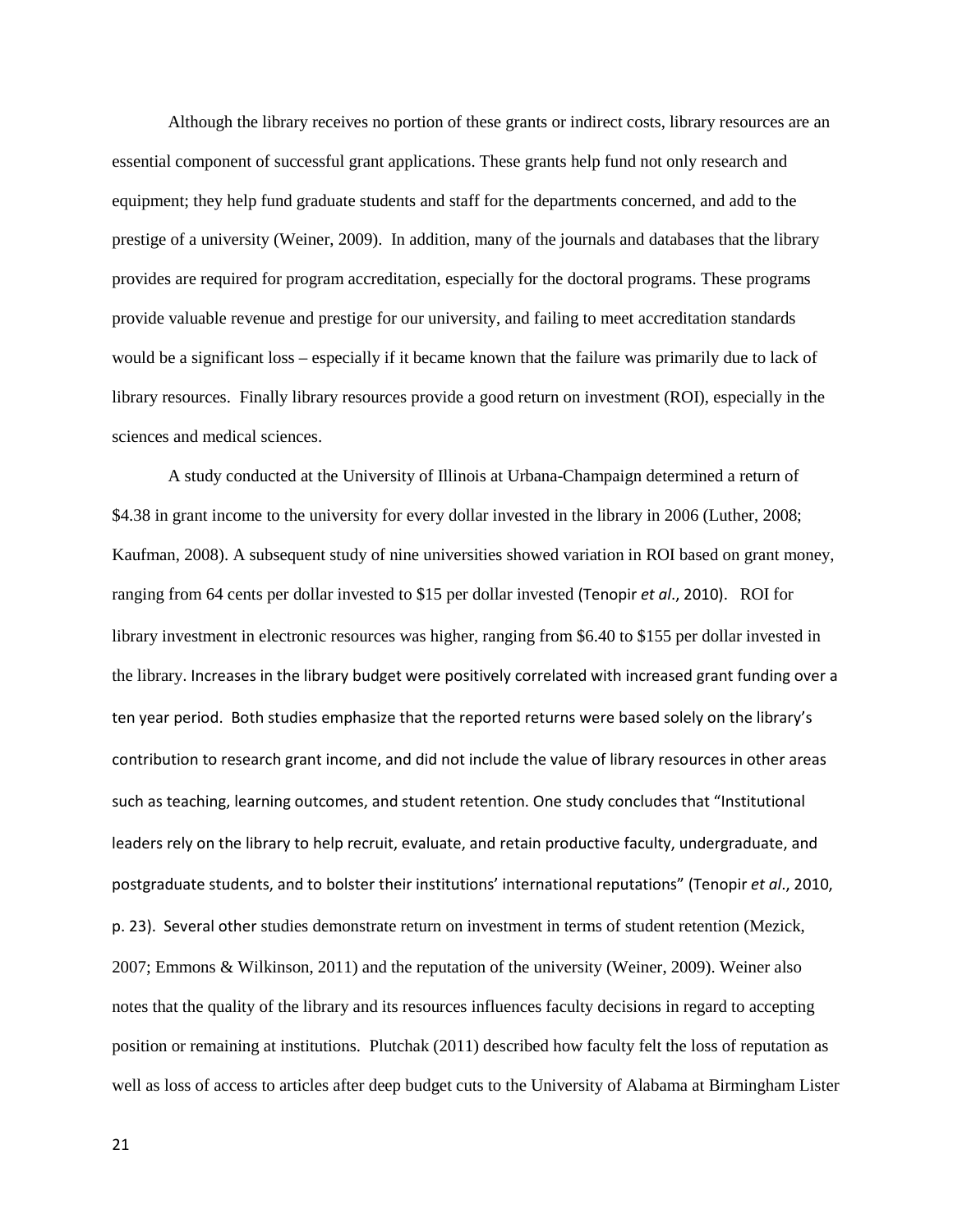Hill Library caused cancellation of many resources, including *ScienceDirect*. Some of the more disturbing responses that lack of resources caused inability to train the next generation of researchers, and that "what I study is determined by the resources I have access to".

In closing, I would argue that libraries must vigorously engage two related issues. One is the ever-increasing cost of science journals. This will require cooperation among libraries as well as between libraries, publishers and vendors in terms of negotiating sustainable prices and/or affordable open access options. The second issue is inadequate library budgets. Stakeholders and administrators need to be educated in terms of the real and rising costs of information resources (many seem to equate "online" with "free") and see library resources not as an expense, but as a critical investment in the future.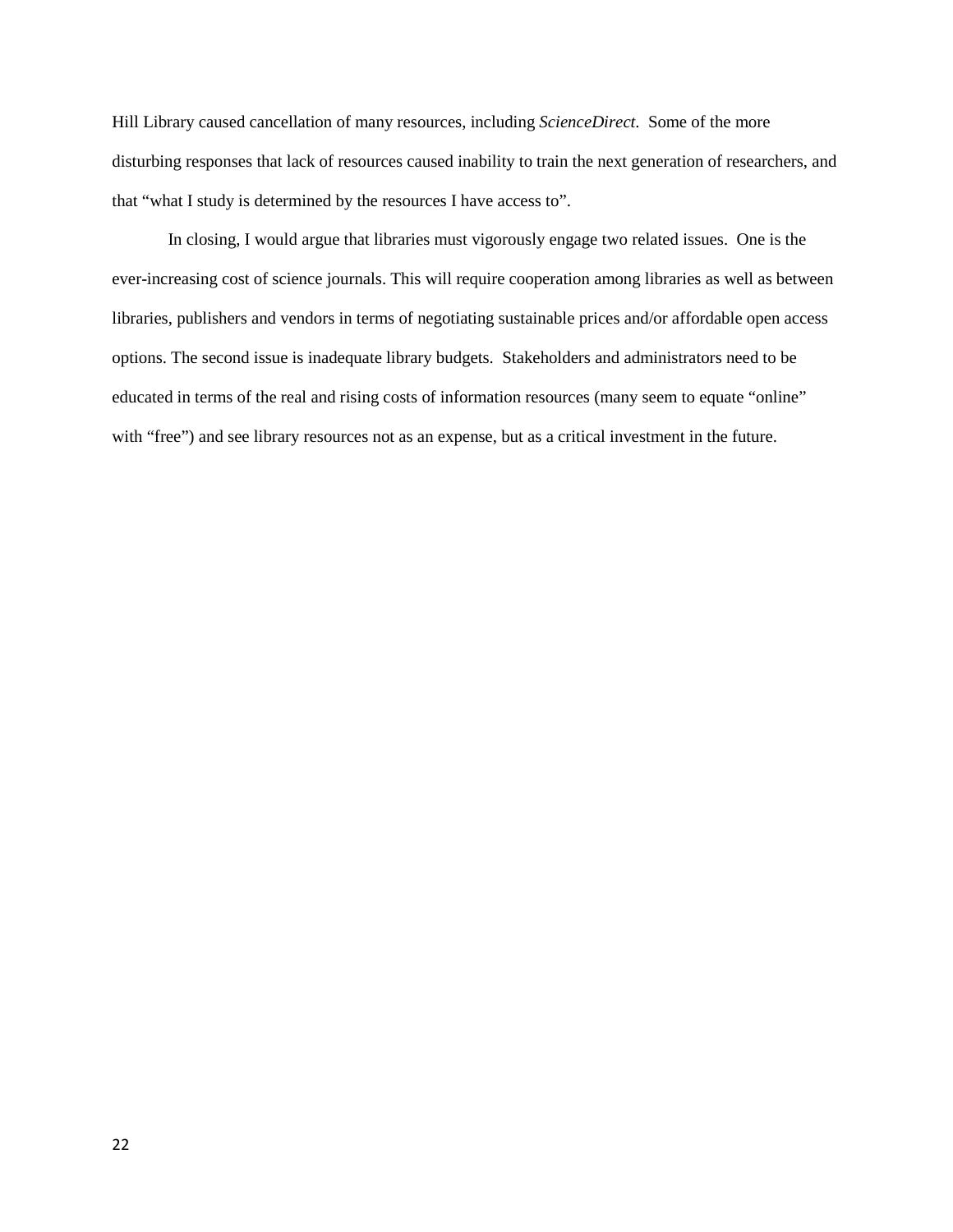## **References**

Anderson, R. 2010. Let Them Eat... Everything: Embracing a Patron-Drive Future. 30<sup>th</sup> Annual Charleston *Conference: Issues in book and serial acquisition*, Charleston NC. Nov. 3-6, 2010. Retrieved from [http://www.slideshare.net/CharlestonConference/let-them-eat-everything-by-rick-anderson-university](http://www.slideshare.net/CharlestonConference/let-them-eat-everything-by-rick-anderson-university-of-utah)[of-utah](http://www.slideshare.net/CharlestonConference/let-them-eat-everything-by-rick-anderson-university-of-utah)

Association of Research Libraries. (2009). *ARL statistics 2008–2009*. Retrieved from <http://www.arl.org/bm~doc/arlstat09.pdf>

Ayris, P. (2011). University and Research Libraries in Europe Working towards Open Access. *Liber Quarterly: The Journal of European Research Libraries 18* 20 (3/4), 332–346. Retrieved from <http://liber.library.uu.nl/publish/articles/000513/article.pdf>

Axelrod, R., & Hamilton, W. D. (1981). The evolution of cooperation. *Science, 211*(4489), 1390-1396.

Bao, X. (2009). Library open 24/7: A study of user needs and library management concerns. *Chinese Journal of Library and Information Science 2*(1), 19-39.

Beaudouin-Lafon, M. (2010). Open access to scientific publications. *Communications of the ACM, 53*(2), 32-34.

Bergstrom, T. C. (2001). Free labor for costly journals? *The Journal of Economic Perspectives, 15*(4), 183- 198.

Bergstrom, T.C., & Bergstrom, C.T. (2004). The Costs and Benefits of Library Site Licenses to Academic Journals. *Proceedings of the National Academy of Science*, 101(3), 897 - 902. UC Santa Barbara. Retrieved from<http://www.escholarship.org/uc/item/33x2936q>

Bock, J., & Burgos-Mira, R. (2010). Navigating to the future: Understanding common tasks in a multicampus environment in the dramatically changing acquisition world. *Journal of Electronic Resources Librarianship, 22*(3), 113-123.

Borrelli, S., Galbraith, B., & Brady, E. E. (2009). The impact of electronic journals on use of print in geology. *College & Research Libraries, 70*(1), 26.

Bosch, S., Henderson, K., & Klusendorf, H. (2011). Periodicals Price Survey 2011: Under pressure, Times are changing. *Library Journal*, 136(8), 30-34.

Brooks, A. W. (2010). Library research on campus: Examining a fee-based library service within university walls. *The Journal of Academic Librarianship, 36*(4), 347-350.

Brown, C. (2007). The role of Web-based information in the scholarly communication of chemists: Citation and content analyses of American Chemical Society journals. *Journal of the American Society for Information Science and Technology, 58*(13), 2055-2065.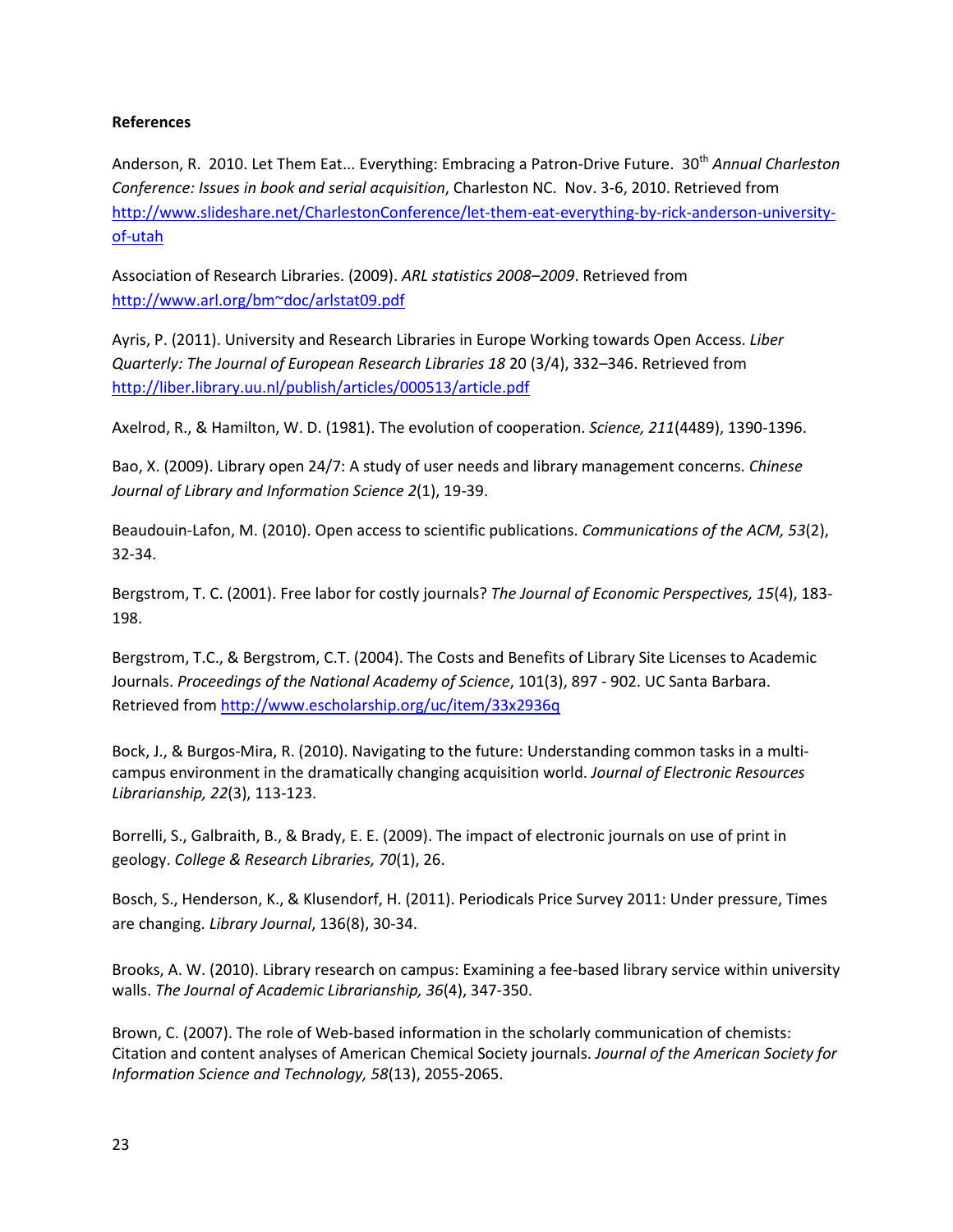Buchanan, S. (2009). Interlibrary loan is the new reference: Reducing barriers, providing access and refining services. *Interlending & Document Supply, 37*(4), 168.

Carr, P. L., & Collins, M. (2009). Acquiring articles through unmediated, user-initiated pay-per-view transactions: An assessment of current practices. *Serials Review, 35*(4), 272-277.

CIBER (2009). The Economic Downturn and Libraries: Survey findings. Retrieved from [http://www.ucl.ac.uk/infostudies/research/ciber/charleston-survey.pdf.](http://www.ucl.ac.uk/infostudies/research/ciber/charleston-survey.pdf)

Cornyn, John, & Lieberman, Joseph. (2006, May 6). Federal research public access act of 2006. Retrieved from [http://frwebgate.access.gpo.gov/cgi](http://frwebgate.access.gpo.gov/cgi-bin/getdoc.cgi?dbname=109_cong_bills&docid=f:s2695is.txt.pdf)[bin/getdoc.cgi?dbname=109\\_cong\\_bills&docid=f:s2695is.txt.pdf](http://frwebgate.access.gpo.gov/cgi-bin/getdoc.cgi?dbname=109_cong_bills&docid=f:s2695is.txt.pdf)

Chressanthis, G. A., & Chressanthis, J. D. (1994). The determinants of library subscription prices of the top-ranked economics journals: An econometric analysis. *The Journal of Economic Education, 25*(4), 367- 382.

Cross, R. L. (2010). Economic principles and across-the-board cuts. *The Bottom Line: Managing Library Finances, 23*(4), 227. Retrieved from [http://opensiuc.lib.siu.edu/cgi/viewcontent.cgi?article=1057&context=morris\\_articles](http://opensiuc.lib.siu.edu/cgi/viewcontent.cgi?article=1057&context=morris_articles)

Derven, C., & Kendlin, V. (2011). Evidence-based librarianship: A case study of a print resource cancellation project. *The Journal of Academic Librarianship, 37*(2), 166-170.

Drake, M. (2005). A cauldron bubbles: PubChem and the American Chemical Society. *Information Today, June* 6, 2005. Retrieved from<http://newsbreaks.infotoday.com/nbreader.asp?ArticleID=16190>

Ebsco Publishing: Academic Search Premier. Retrieved from [http://www.ebscohost.com/academic/academic-search-premier.](http://www.ebscohost.com/academic/academic-search-premier)

Ebsco Serials Price Projection for 2011. Retrieved from [http://www2.ebsco.com/en](http://www2.ebsco.com/en-us/Documents/customer/SerialsPriceProjectionReport-2011.pdf)[us/Documents/customer/SerialsPriceProjectionReport-2011.pdf](http://www2.ebsco.com/en-us/Documents/customer/SerialsPriceProjectionReport-2011.pdf)

Edlin, A. S., & Rubinfeld, D. L. (2004). Exclusion or efficient pricing: The" big deal" bundling of academic journals. *Antitrust Law Journal,* Retrieved from<http://escholarship.org/uc/item/3nd7v77z>

Emmons, M., & Wilkinson, F. C. (2011). The academic library impact on student persistence. *College & Research Libraries, 72*(2), 128.

Frazier, K. (2001). The librarians' dilemma: Contemplating the costs of the 'Big deal'. *D-Lib Magazine, 7*(3). Retrieved fro[m http://www.dlib.org/dlib/march01/frazier/03frazier.html.](http://www.dlib.org/dlib/march01/frazier/03frazier.html)

French, B. (2003). The economics and management of digital resources in a multi-campus, multi-library university: The shared digital collection. *Collection Management, 28*(1-2), 45-54.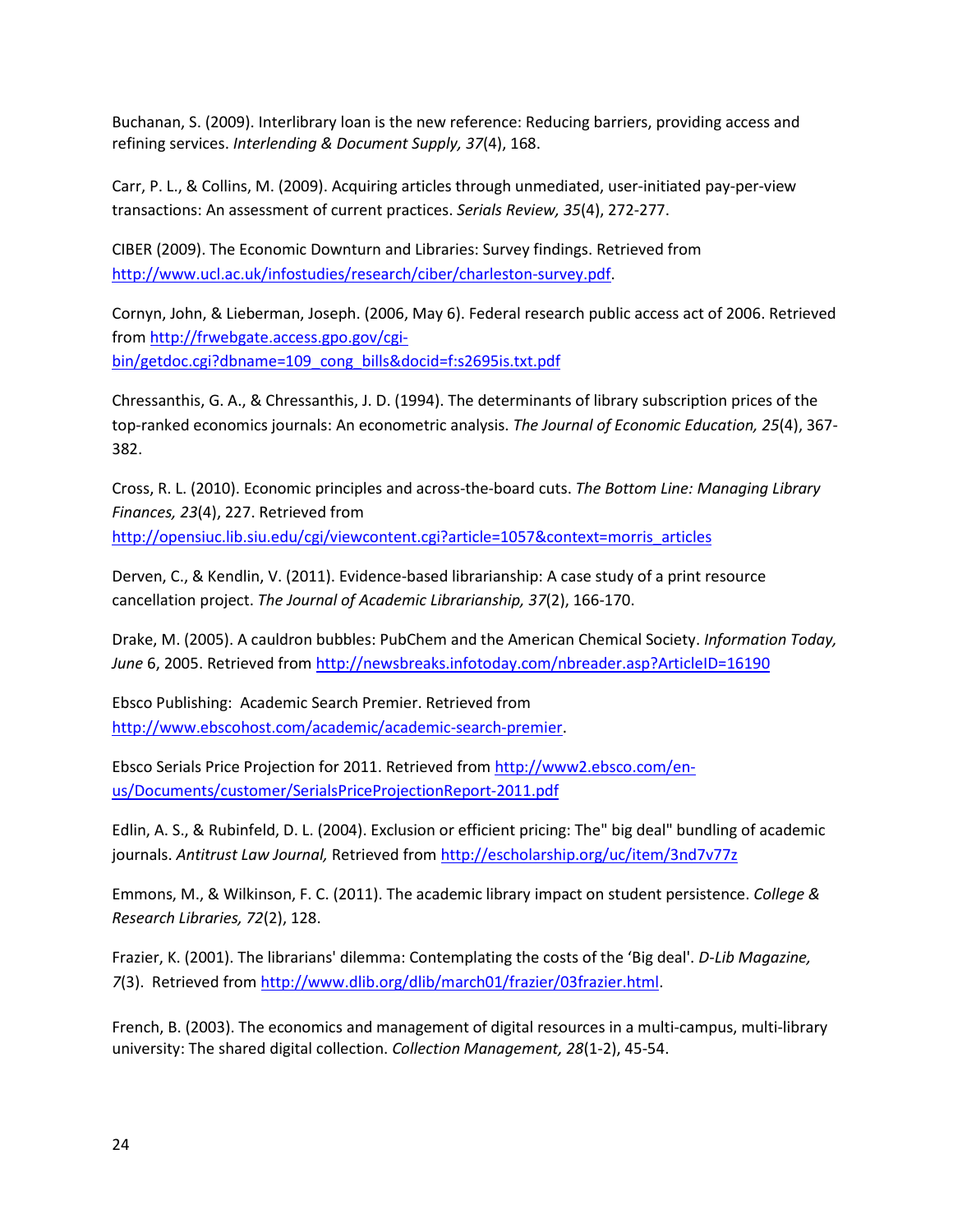Galin, J. R., & Latchaw, J. (2010). From incentive to stewardship: The shifting discourse of academic publishing. *Computers and Composition, 27*(3), 211-224.

Gawrylewski, A. (2007). Unrest in the ACS: Anonymous Email draws attention to controversial practices in publishing house. *The Scientist,* October 22, 2007*.* Retrieved from [http://www.the](http://www.the-scientist.com/news/display/53719/)[scientist.com/news/display/53719/](http://www.the-scientist.com/news/display/53719/)

Harnad, S., Brody, T., Vallières, F., Carr, L., Hitchcock, S., Gingras, Y., *et al*. (2004). The Access/Impact problem and the green and gold roads to open access. *Serials Review, 30*(4), 310-314.

Harnad, S., Brody, T., Vallières, F., Carr, L., Hitchcock, S., Gingras, Y., *et al.* (2008). The Access/Impact problem and the green and gold roads to open access: An update. *Serials Review, 34*(1), 36-40.

Henderson, K. S., & Bosch, S. (2010). Seeking the new normal: Periodicals price survey 2010. *Library Journal, 135*(7), 36-40. Retrieved fro[m http://www.libraryjournal.com/article/CA6725256.html](http://www.libraryjournal.com/article/CA6725256.html)

Huang, M., & Chang, Y. (2008). Characteristics of research output in social sciences and humanities: From a research evaluation perspective. *Journal of the American Society for Information Science and Technology, 59*(11), 1819-1828

Johnson, R. K. (2004). Open access: Unlocking the value of scientific research. *Journal of Library Administration, 42*(2), 107-124.

Kaufman, P. (2008). The library as strategic investment: Results of the Illinois return on investment study. *Liber Quarterly: The Journal of European Research Libraries 18*(3/4), 424-436. Retrieved from <http://liber.library.uu.nl/publish/articles/000269/article.pdf>

King, D. W., Tenopir, C., Choemprayong, S., & Wu, L. (2009). Scholarly journal information-seeking and reading patterns of faculty at five US universities. *Learned Publishing, 22*(2), 126-144.

Liu, L. G. (2005). Factors determining subscription prices of scholarly journals in business discipline: Themes and variations. *Library Collections, Acquisitions, and Technical Services, 29*(4), 382-394

Liu, L. G. (2011). Economics of scholarly publishing: Exploring the causes of subscription price variations of scholarly journals in business Subject–Specific areas. *Library Quarterly, 81*(2), 211-232.

Luther, J. (2008). *University investment in the library: What's the return? A case study at the University of Illinois at Urbana–Champaign.* Library Connect White Paper #3, San Diego, CA: Elsevier. Retrieved from<http://libraryconnect.elsevier.com/whitepapers/lcwp0101.pdf>

Matlak, J. (2010). What drives usage? *Journal of Electronic Resources Librarianship, 22*(3), 144-165.

McKendrick, J. (2011). *Funding and priorities: The library resource guide benchmark study on 2011 library spending plans*. Chatham, NJ: Unisphere Research.

McKiel, A. 2010. Charleston Observatory and the global library survey. *Against the Grain*, *22(1),* 44-46.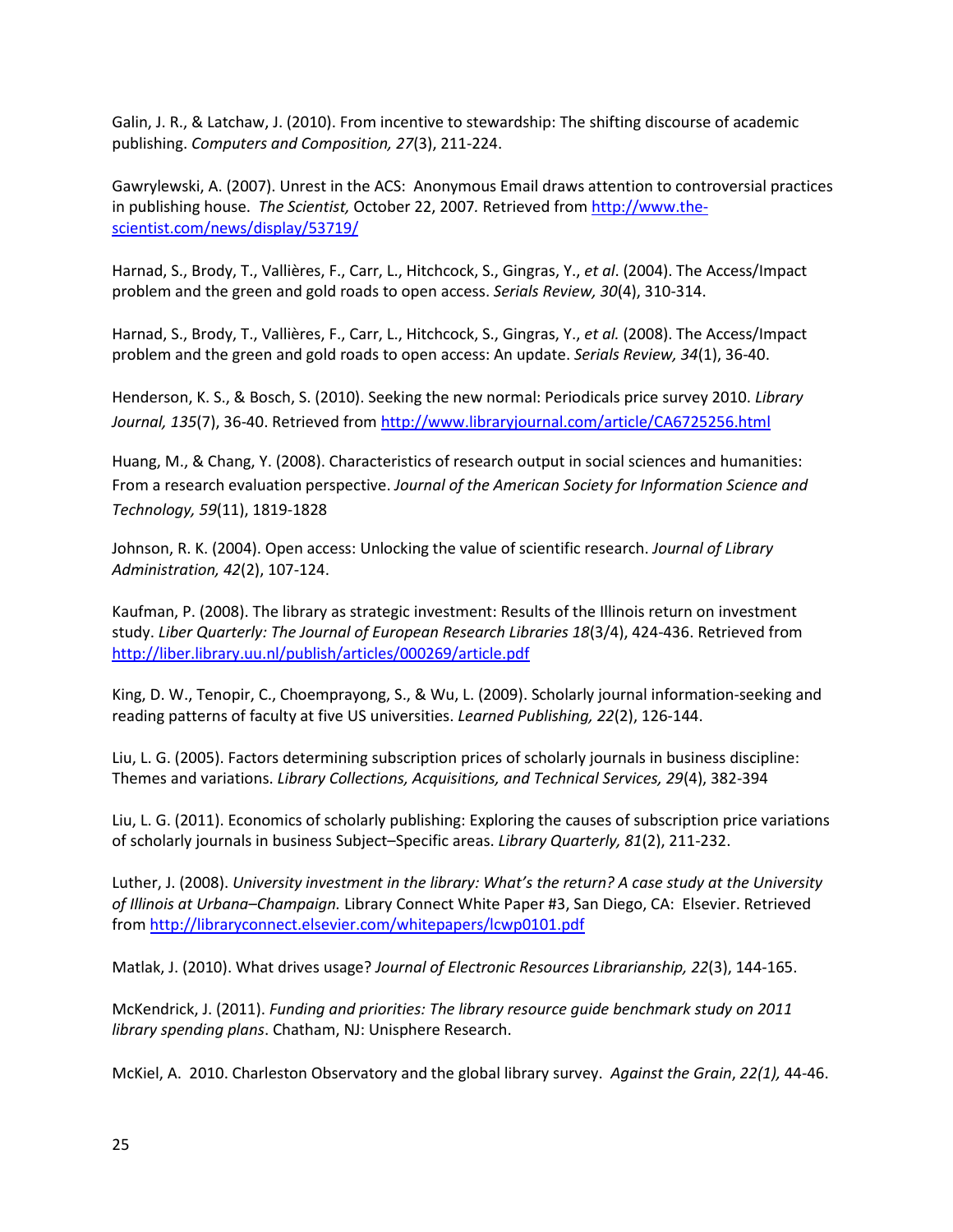Medeiros, N. (2007). Uses of necessity or uses of convenience? What usage statistics reveal and conceal about electronic serials. In D. C. Fowler (Ed.), *Usage statistics of E-serials*. Haworth Press, Binghampton, NY. p. 233-243. Retrieved from [http://hdl.handle.net/10760/11026.](http://hdl.handle.net/10760/11026)

Meho, L.I. (2007). The rise and rise of citation analysis. *Physics World* 29(1), 32-36.

Mezick, E. M. (2007). Return on investment: Libraries and student retention. *The Journal of Academic Librarianship, 33*(5), 561-566.

Milman, V. (2006). Impact factor and how it relates to quality of journals. *Notices of the AMS, 53*(3), 351- 352.

Morrison, H. (2005). The implications of usage statistics as an economic factor in scholarly communications. In D. Fowler (Ed.), *Usage statistics of E-serials*. Haworth Press, Binghampton, NY.

Nicholas, D., Rowlands, I., Jubb, M., & Jamali, H. R. (2010). The impact of the economic downturn on libraries: With special reference to university libraries. *The Journal of Academic Librarianship, 36*(5), 376-

Plutchak, T.S. (2010). Impact of Licensing Cuts on Research and Education: Results of a Focus Group Study. Presentation at the 30<sup>th</sup> Anniversary Charleston Conference, Charleston, SC., Nov. 3-6, 2010.

Rathemacher, A. 2010. E-Journal Usage Statistics in Collection Management Decisions: A Literature Review. In: *Library Data: empowering practice and persuasion.* D. Orcutt, ed. Santa Barbara, CA: Libraries Unlimited, pp. 71-90.

Rathemacher, A. & Vocino, M.C. 2010. Perspectives on using e-journal usage statistics in a serials cancellation project. In: *Library Data: empowering practice and persuasion.* D. Orcutt, ed. Santa Barbara, CA: Libraries Unlimited, pp. 92-104.

Rose-Wiles, L. Why are science journals so expensive? Winning entry for 2010 ACS Publications Charleston Scholarship, [http://works.bepress.com/lisa\\_rose\\_wiles/21/](http://works.bepress.com/lisa_rose_wiles/21/)

Schonfeld, R. C., Housewright, R. (2011). What to withdraw? Print collections management in the wake of digitization*. The Serials Librarian 60 (1 & 4): 141-145* Retrieved fro[m http://www.ithaka.org/ithaka-s](http://www.ithaka.org/ithaka-s-r/research/what-to-withdraw/What%20to%20Withdraw%20-%20Print%20Collections%20Management%20in%20the%20Wake%20of%20Digitization.pdf)[r/research/what-to-withdraw/What%20to%20Withdraw%20-](http://www.ithaka.org/ithaka-s-r/research/what-to-withdraw/What%20to%20Withdraw%20-%20Print%20Collections%20Management%20in%20the%20Wake%20of%20Digitization.pdf) [%20Print%20Collections%20Management%20in%20the%20Wake%20of%20Digitization.pdf](http://www.ithaka.org/ithaka-s-r/research/what-to-withdraw/What%20to%20Withdraw%20-%20Print%20Collections%20Management%20in%20the%20Wake%20of%20Digitization.pdf)

Seton Hall University: Mission, Vision & Goals of the University Libraries. Retrieved from <http://www.shu.edu/academics/libraries/mission.cfm>

SPARC (2009). Open access policy options for funding agencies and universities. Retrieved from [http://www.arl.org/sparc/publications/articles/open-access-policy-options-for-funding-agencies](http://www.arl.org/sparc/publications/articles/open-access-policy-options-for-funding-agencies-an.shtml)[an.shtml](http://www.arl.org/sparc/publications/articles/open-access-policy-options-for-funding-agencies-an.shtml)

Staley, D. J., & Malenfant, K. J. (2010). Futures thinking for academic librarians: Higher education in 2025. *Association of College and Research Libraries.* Retrieved from <http://www.ala.org/ala/mgrps/divs/acrl/issues/value/futures2025.pdf>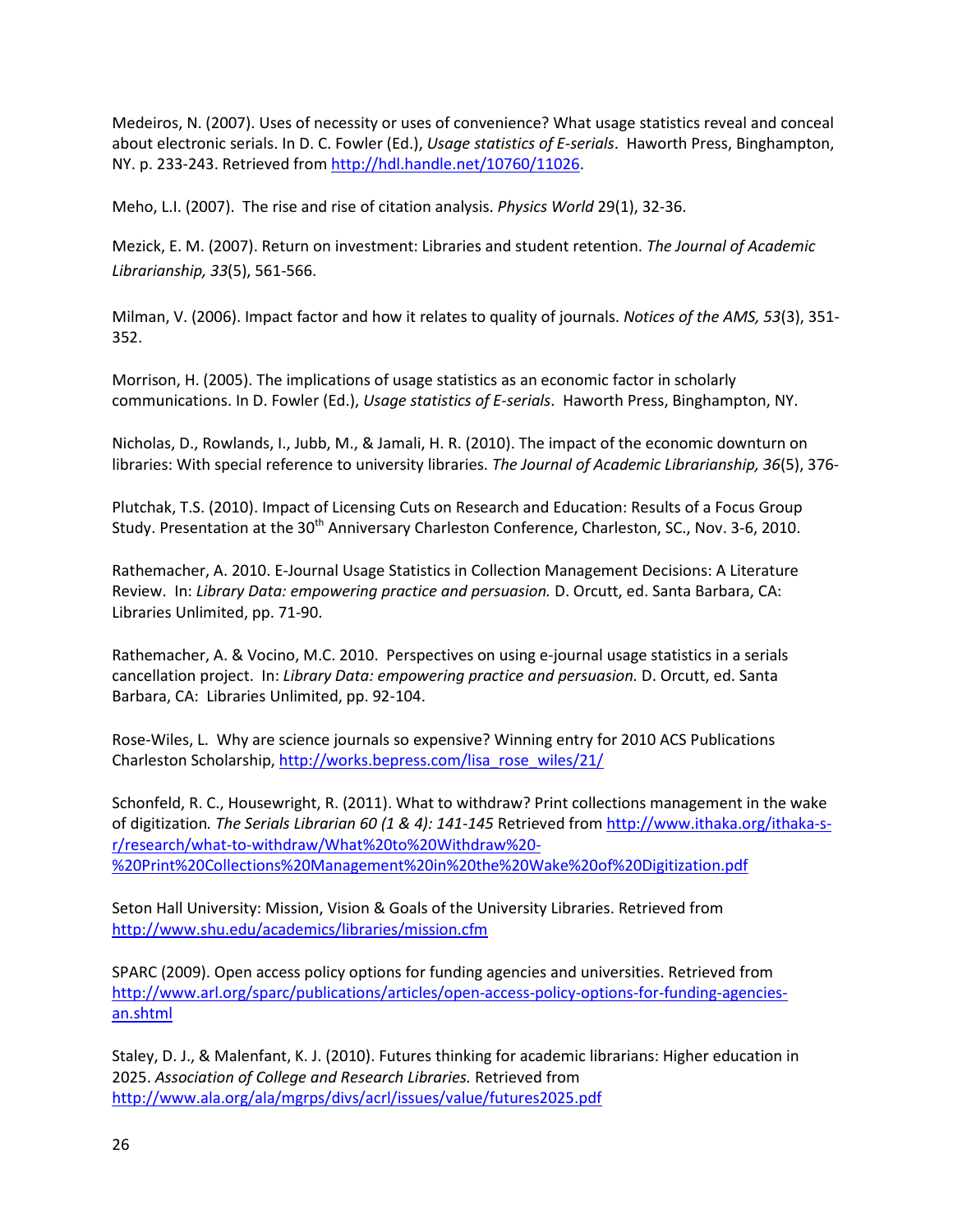Stewart, C. (2011). Keeping track of it all: The challenge of measuring digital resource usage. *The Journal of Academic Librarianship*, 37(2), 174-176.

Suber, P. (2010). Open Access Overview: Focusing on open access to peer-reviewed research articles and their preprints. Retrieved from<http://www.earlham.edu/~peters/fos/overview.htm>

Taylor, M., Perakakis, P., & Trachana, V. (2008). The siege of science. *Ethics in Science and Environmental Politics, 8*(1), 17-40.

Tenopir, C., & King, D. W. (1997). Trends in scientific scholarly journal publishing in the United States. *Journal of Scholarly Publishing*, 135–170.

Tenopir, C., Love, A., Park, J., Wu, L, Baer, A. & Mays, R. (2010). University Investment in the Library, Phase II: An International Study of the Library's Value to the Grants Process. Library Connect White Paper #3, San Diego, CA: Elsevier. Retrieved from

[http://libraryconnect.elsevier.com/whitepapers/roi2/2010-06-whitepaper-roi2.pdf](https://mail.shu.edu/owa/redir.aspx?C=4bc1951ee6d34ca0a8e75333dd84c3de&URL=http%3a%2f%2flibraryconnect.elsevier.com%2fwhitepapers%2froi2%2f2010-06-whitepaper-roi2.pdf)

Throumoulos, M.K. (2010). Exceptional service during and after deep serial cuts. *The Bottom Line: Managing Library Finances*, 23(1), 24-28.

Tong, M., & Kisby, C. (2009). A partnership approach to multi-campus library services. *Collaborative Librarianship, 1*(4), 133.

Van Orsdel, L. C. & Born, K. (2009). Reality bites: Periodicals price survey 2009. *Library Journal, 134*(7), 36-40. Retrieved from<http://www.libraryjournal.com/article/CA6651248.html>

Wallace, E.L... (2004). Special update: Public access to federally funded scientific research*. American Geological Institute*. Retrieved from [http://www.agiweb.org/gap/legis108/update\\_openaccess\\_cont.html](http://www.agiweb.org/gap/legis108/update_openaccess_cont.html)

Walton, J. (2008). The changing use of electronic document delivery in the inter-library loan service: A survey. *Interlending & Document Supply, 36*(1), 43.

Weiner, S. (2009). The contribution of the library to the reputation of a university. *The Journal of Academic Librarianship, 35*(1), 3-13.

Weir, R. O. (2010). Trimming the library materials budget: Communication and preparation as key elements. *Serials Review, 36*(3), 147-151.

Wolverton, R.E., & Davidson, K. (2011). E-Resource Round Up. *Journal of Electronic Resources Librarianship*, 23 (1) p. 68 - 95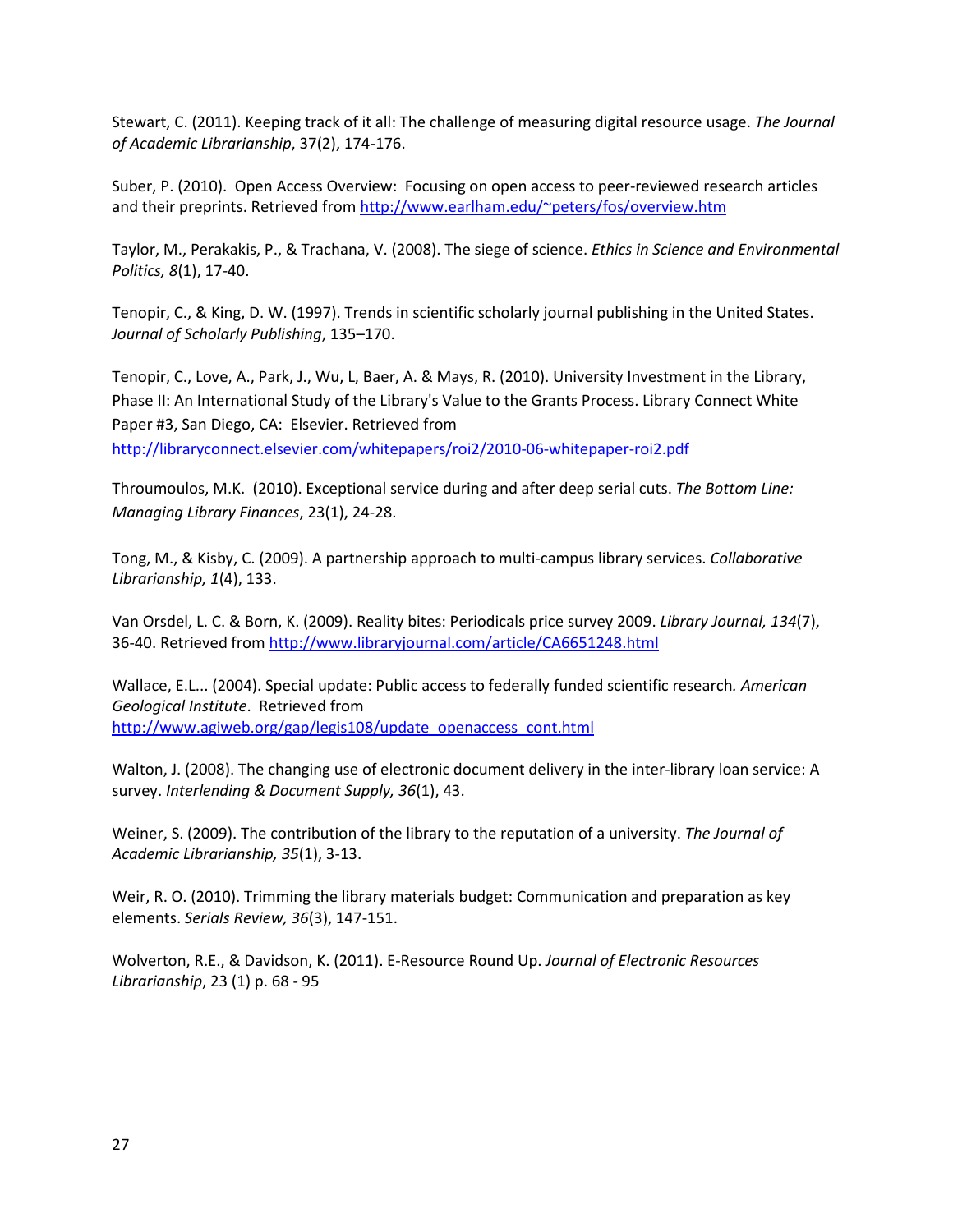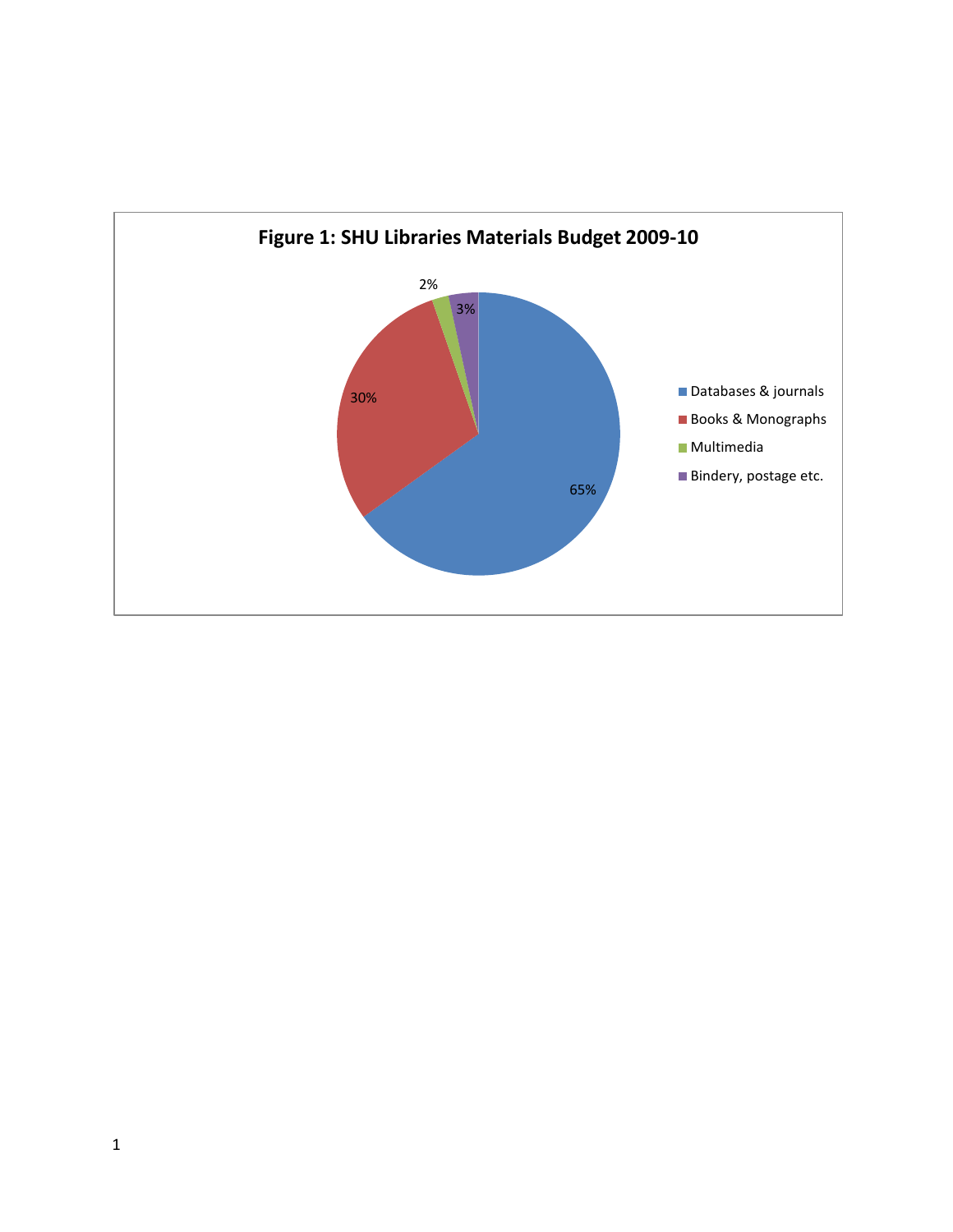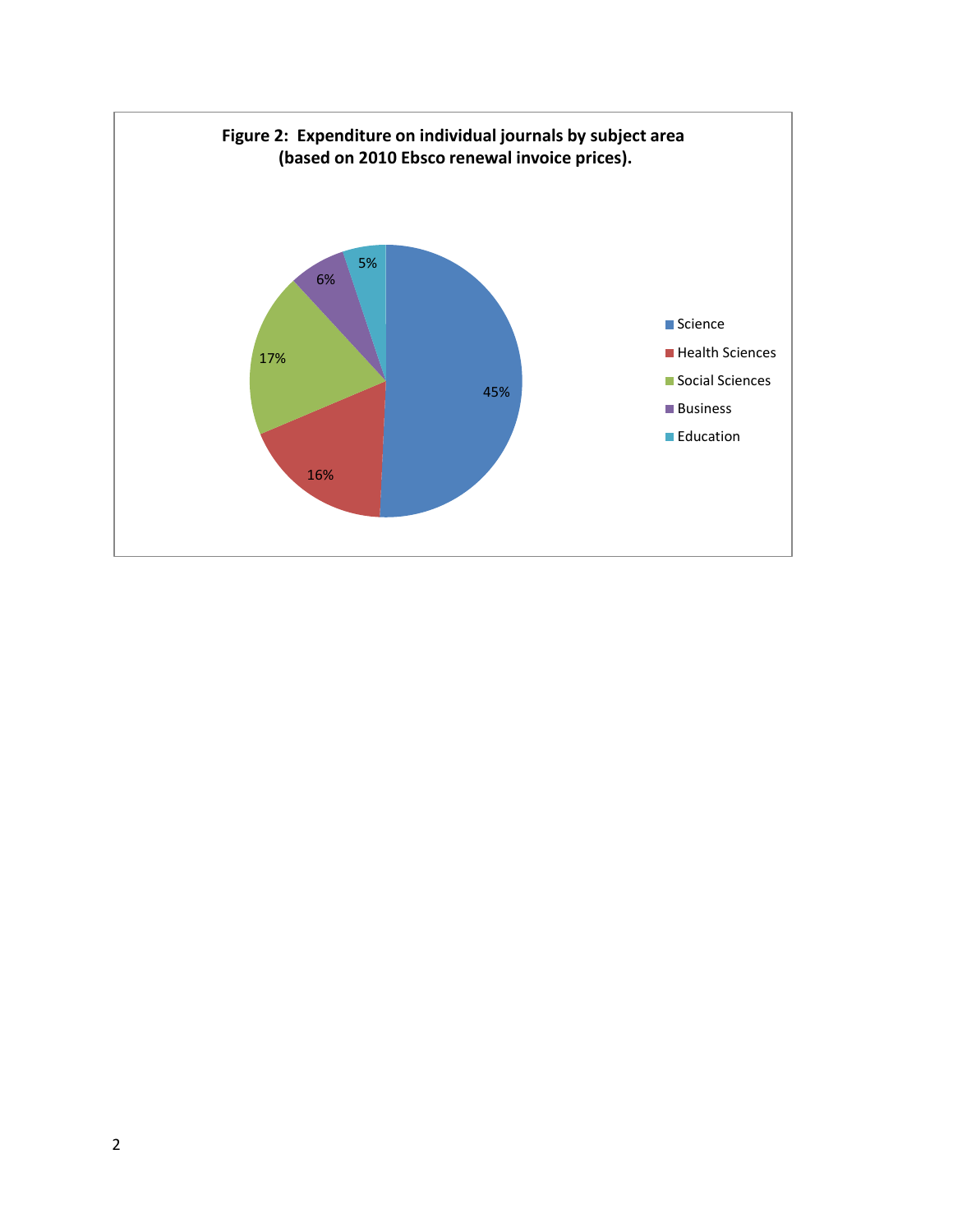|                         |         |         |         | % increase<br>2009 to |
|-------------------------|---------|---------|---------|-----------------------|
|                         | 2009    | 2010    | 2011    | 2011                  |
| Average Price per title | \$961   | \$992   | \$1,051 | 9.4%                  |
| Arts & Humanities       | \$143   | \$160   | \$172   | 20.3%                 |
| <b>Social Sciences</b>  | \$507   | \$532   | \$572   | 12.9%                 |
| Sciences                | \$1,476 | \$1,539 | \$1,636 | 10.8%                 |
| Chemistry               | \$3,690 | \$3,792 | \$4,044 | 9.6%                  |
| Physics                 | \$3,252 | \$3,368 | \$3,499 | 7.6%                  |
| Biology                 | \$1,980 | \$2,035 | \$2,167 | 9.4%                  |
| Engineering             | \$2,047 | \$1,925 | \$2,035 | $-0.6%$               |
| Astronomy               | \$1,781 | \$1,921 | \$2,008 | 12.7%                 |
| Geology                 | \$1,632 | \$1,607 | \$1,791 | 9.7%                  |
| Botany                  | \$1,581 | \$1,695 | \$1,731 | 9.5%                  |
| Zoology                 | \$1,510 | \$1,532 | \$1,647 | 9.1%                  |
| Math & Computer Science | \$1,472 | \$1,541 | \$1,593 | 8.2%                  |
| Food Science            | \$1,390 | \$1,530 | \$1,564 | 12.5%                 |
| <b>Health Sciences</b>  | \$1,401 | \$1,398 | \$1,470 | 4.9%                  |
| Technology              | \$1,950 | \$1,237 | \$1,374 | $-29.5%$              |
| <b>General Science</b>  | \$1,174 | \$1,287 | \$1,333 | 13.5%                 |
| Geography               | \$1,145 | \$1,094 | \$1,155 | 0.9%                  |
| Agriculture             | \$1,089 | \$1,110 | \$1,103 | 1.3%                  |

**Table 1: Average Annual Subscription Prices for Periodicals in the US, 2009-11**

Source for 2009: Library Journal Periodical Price Survey 2009 (van Orsdel & Born, 2009) Source for 2010: Library Journal Periodical Price Survey 2010 (Henderson & Bosch, 2010) Source for 2011: Library Journal Periodical Price Survey 2011 (Bosch et al., 2011)

Data for 2009 and 2010 based on "print title prices that can be ordered through a vendor"; data for 2011 include only online and print and online prices.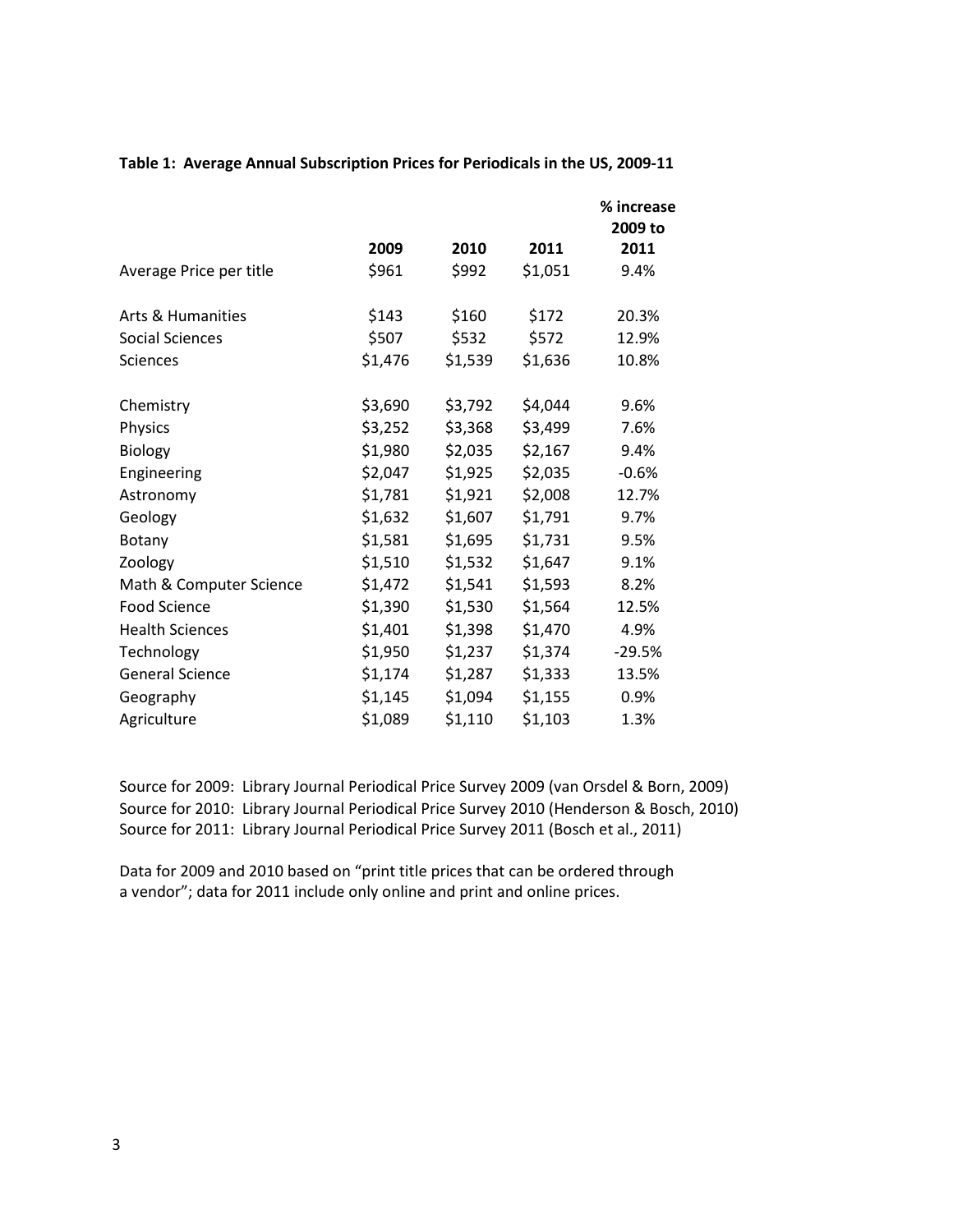| No. of                    |                 |       |            |         |           |  |
|---------------------------|-----------------|-------|------------|---------|-----------|--|
| <b>Subject Area</b>       | <b>Journals</b> | Min   | <b>Max</b> | Average | <b>SE</b> |  |
| Science                   | 53              | \$175 | \$11,324   | \$2,212 | 326.62    |  |
| Medicine, health, nursing | 59              | \$42  | \$4,125    | \$699   | 81.76     |  |
| <b>Social Sciences</b>    | 79              | \$59  | \$2,601    | \$633   | 63.55     |  |
| <b>Business</b>           | 30              | \$103 | \$2,065    | \$516   | 73.96     |  |
| Education                 | 29              | \$83  | \$1,621    | \$408   | 62.00     |  |
| Humanities                | 79              | \$25  | \$2,418    | \$356   | 44.69     |  |

## **Table 2: SHU Libraries 2010 Annual subscription costs for journals by subject area**

\* Based on Ebsco 2010 renewal invoice, individually priced items. Packages & standing orders not included. Science journals are more expensive than non-science journals (\$2,212 versus \$529, t = 5.130, p < 0.001) Science journals are more expensive than health & nursing journals (\$2,206 vs. \$699; t = 4.493, p < 0.001)